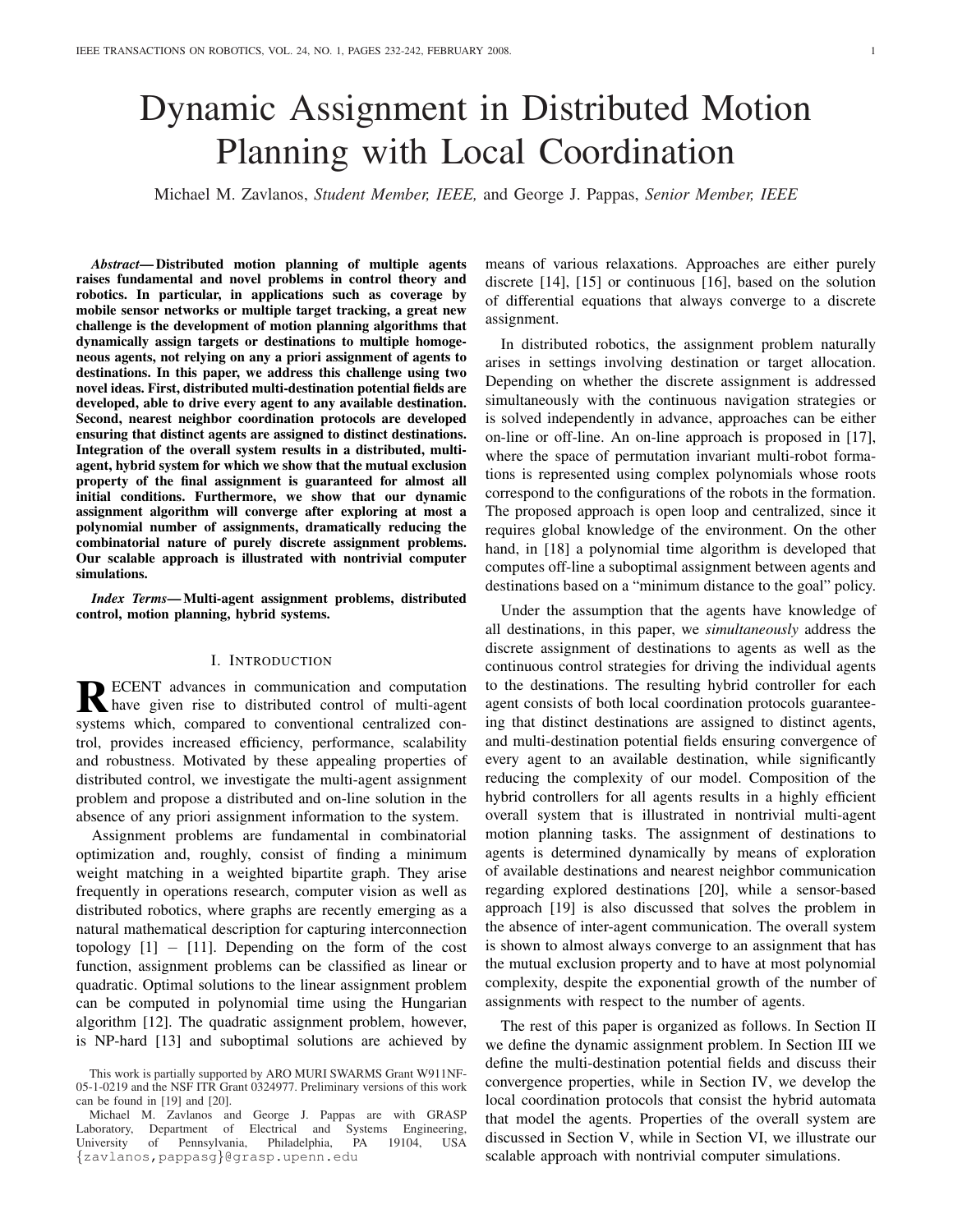## II. PROBLEM FORMULATION

Consider *n* identical agents in  $\mathbb{R}^2$  and denote by  $x_i(t) \in \mathbb{R}^2$ the coordinates of agent  $i$  at time  $t$ . We assume fully actuated kinematic agents described by,

$$
\dot{x}_i(t) = u_i(t) \quad \forall \ i = 1, \dots, n \tag{1}
$$

where  $u_i(t)$  is the control vector taking values in  $\mathbb{R}^2$ . Consider, further,  $m \geq n$  destinations and denote by  $d_k \in \mathbb{R}^2$  the coordinates of destination  $k$ . For any destination  $k$ , let,

$$
\mathcal{B}_r(d_k) \triangleq \{x \in \mathbb{R}^2 \mid ||x - d_k||_2 < r\} \tag{2}
$$

denote an open ball of radius  $r > 0$  centered at  $d_k$  and define its closure by  $[\mathcal{B}_r](d_k) \triangleq \{x \in \mathbb{R}^2 \mid ||x - d_k||_2 \leq r\}.$ 

We say that agent  $i$  has *reached* destination  $k$  if for any given constant  $\delta > 0$  there exists a time instant  $T_i > 0$  such that  $x_i(t) \in [\mathcal{B}_{\delta}](d_k)$  for all  $t > t_0 + T_i$ . Let  $T = \max_i \{T_i\}$ denote the time instant that every agent has reached a distinct destination. Then, the time instant  $t_0 + T$  corresponds to the termination of the motion planning task and indicates a *final assignment* between agents and destinations.

Unlike *centralized* and *off-line* approaches that decouple the assignment and navigation problems and focus on designing control laws that drive every agent to a preassigned destination [21], we propose a *dynamic* and fully *distributed* solution to the multi-agent assignment problem. In particular, we assume that every agent has knowledge of the positions of all available destinations, while the assignment decision is embedded in its control law. We, therefore, address the following problem.

*Problem 1 (Dynamic Assignment):* Given *n* identical agents,  $m > n$  destinations and no a priori assignment information, derive distributed control laws for every agent  $i$ such that, for any  $\delta > 0$  and any initial configuration  $x_i(t_0)$ , there exists a  $T > 0$  such that  $x_i(t) \in [\mathcal{B}_{\delta}](d_k)$  for all time  $t > t_0 + T$ , all agents i and distinct destinations k.

Implicit in Problem 1 is the *mutual exclusion* property of the final assignment, i.e., that no two agents may be assigned to the same destination. Moreover, since the agents are considered same destination. Moreover, since the agents are considered *identical* any assignment, among the  $\binom{m}{n}n!$  possible assignments between agents and destinations, is equally desirable.

The main idea behind our approach is to let every agent explore destinations it considers *available* and use nearest neighbor communication to propagate information about *taken* destinations in the underlying network.<sup>1</sup> Eventually, a sequence of destinations will be explored by every agent and an assignment will be established with the first available destination to be explored (Figure 1). In the spirit of analog solutions to combinatorial problems [16], in this paper we propose novel *multi-destination* potential fields that dynamically determine the sequence of destinations to be explored, while driving the agents to their destinations. This approach eliminates any computational complexity that could be introduced in the model by employing deterministic algorithms to determine such a sequence of destinations.



Fig. 1. The following scenario describes the main idea behind our approach. The large circles indicate the communication ranges of the agents. Agent i, initially located at  $x_i(t_1)$ , explores destination j at time  $t_2$ . Since destination  $j$  is taken by its current neighbor  $j$ , agent  $i$  proceeds to exploring other destinations. At time  $t_3$  a neighbor  $k$  informs agent  $i$  about new taken destinations and agent i proceeds to exploring destination i at time  $t_4$  which is available and hence, is assigned to agent  $i$ .

## III. MULTI-DESTINATION POTENTIAL FIELDS

Let  $\mathcal{I}_0 = \{1, \ldots, m\}$  denote the index set corresponding to a fixed labeling of the destinations. We assume that every destination  $k \in \mathcal{I}_0$  is uniquely associated to a coordinate vector  $d_k \in \mathbb{R}^2$  through the injective map  $dest : \mathcal{I}_0 \to \mathbb{R}^2$ , which is such that,

$$
dest(k) \triangleq d_k \ \ \forall \ k \in \mathcal{I}_0 \tag{3}
$$

Let  $\mathcal{I}_i^a \subseteq \mathcal{I}_0$ , with  $|\mathcal{I}_i^a| = v \leq m$ , denote the set of destinations that agent i considers available<sup>2</sup> and define the distance of agent *i* to destination  $k \in \mathcal{I}_i^a$  by  $\gamma_{dk}(x_i) \triangleq$  $||x_i - d_k||_2^2$ , where  $x_i(t)$  ∈  $\mathbb{R}^2$  denotes the coordinates of agent  $i$  at time  $t$ . Then, the function,

$$
\gamma_v(x_i, \mathcal{I}_i^a) \triangleq \prod_{k \in \mathcal{I}_i^a} \gamma_{dk}(x_i) \tag{4}
$$

is a measure of the distance of agent i to the set  $\mathcal{I}_i^a$  consisting of the  $v$  destinations that are considered available, since  $\gamma_v(x_i, \mathcal{I}_i^a) > 0$  for all  $x_i \notin dest(\mathcal{I}_i^a)$  and  $\gamma_v(x_i, \mathcal{I}_i^a) = 0$  only if  $x_i \in dest(\mathcal{I}_i^a)$ . Consider, further, the monotone increasing functions in  $[0, \infty)$ ,

$$
\sigma(y) \triangleq \frac{y}{1+y} \text{ and } \tau_{\kappa}(y) \triangleq y^{\kappa} \text{ with } \kappa > 0
$$

and define the v-destination potential function  $\varphi_v : \mathbb{R}^2 \to$  $[0, 1]$  by the composition (Figure 2),

$$
\varphi_v(x_i, \mathcal{I}_i^a) \triangleq \tau_{1/\kappa} \circ \sigma \circ \tau_\kappa \circ \gamma_v(x_i, \mathcal{I}_i^a)
$$
 (5)

We now show that  $\varphi_v(x_i, \mathcal{I}_i^a)$  is free of local minima. The following proposition enables us to characterize the critical points of  $\varphi_v(x_i, \mathcal{I}_i^a)$  by examining the simpler function  $\gamma_v(x_i, \mathcal{I}_i^a)$ .

*Proposition 3.1 ([22]):* Let  $I_1, I_2 \subseteq \mathbb{R}$  be intervals,  $\gamma$ :  $\mathcal{F} \to I_1$  and  $\sigma : I_1 \to I_2$  be analytic. Define the composition  $\varphi : \mathcal{F} \to I_2$  to be  $\varphi = \sigma \circ \gamma$ . If  $\sigma$  is monotonically increasing on  $I_1$ , then the sets of critical points of  $\varphi$  and  $\gamma$  coincide, i.e.,  $\mathcal{C}_{\varphi} = \mathcal{C}_{\gamma}$ , and the index of each point is identical, i.e.,  $index(\varphi)|_{\mathcal{C}_{\varphi}} = index(\gamma)|_{\mathcal{C}_{\gamma}}.$ 

<sup>2</sup>We denote by  $|\mathcal{A}|$  the cardinality of the set  $\mathcal{A}$ .

<sup>1</sup>We call a destination *taken* if it is assigned to an agent and *available* otherwise. Note that, in this framework, a taken destination can be considered available by an agent until it is either explored or information to the contrary is provided by its neighbors.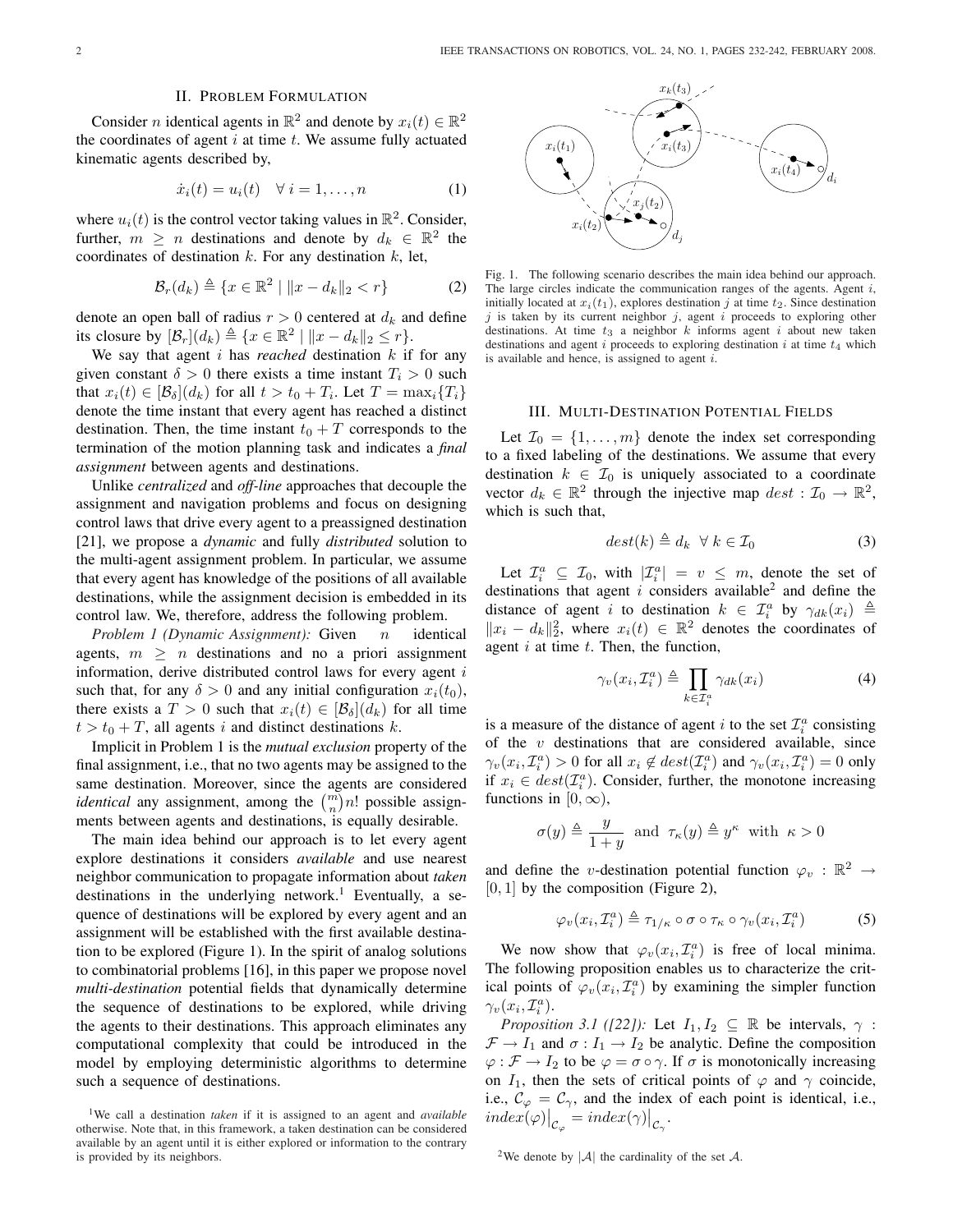

Fig. 2. Plot of the 4-destination potential function  $\varphi_4(x_i, \mathcal{I}_i^a)$  for  $\text{dest}(\mathcal{I}_i^a) = \{ [.75 \ .75], [-.75 \ .75], [-.75 \ -.75], [.75 \ -.75] \}.$ 

Proposition 3.1 implies that  $\varphi_v(x_i, \mathcal{I}_i^a)$  and  $\gamma_v(x_i, \mathcal{I}_i^a)$  share identical critical points. In order to characterize the critical points of  $\gamma_v(x_i, \mathcal{I}_i^a)$  we make use of *harmonic functions* and their properties [23]. Harmonic functions are completely free of local minima and it is this property that we use to show global convergence of our potential field to the destination set  $dest(\mathcal{I}_i^a)$ .

*Theorem 3.2:* For any fixed destination set  $\mathcal{I}_i^a$  with  $|\mathcal{I}_i^a|$  =  $v$ , the multi-destination control system,

$$
\dot{x}_i = u_v(x_i, \mathcal{I}_i^a) \triangleq -K \nabla_{x_i} \varphi_v(x_i, \mathcal{I}_i^a)
$$
(6)

with  $K > 0$  a positive constant, is globally asymptotically stable almost everywhere.

*Proof:* Let  $\varphi_v(x_i, \mathcal{I}_i^a)$  be a Lyapunov function candidate for the system. Clearly,

$$
\dot{\varphi}_v(x_i, \mathcal{I}_i^a) = -K \left\| \nabla_{x_i} \varphi_v(x_i, \mathcal{I}_i^a) \right\|_2^2 \le 0
$$

and so, all initial conditions converge to the potential function's critical points. We now show that the only local minima are the destination points  $dest(\mathcal{I}_i^a)$ . By Proposition 3.1 we saw that  $\varphi_v(x_i, \mathcal{I}_i^a)$  and  $\gamma_v(x_i, \mathcal{I}_i^a)$  share identical critical points. Let  $\hat{\gamma}_v(x_i, \mathcal{I}_i^a) \triangleq \log(\gamma_v(x_i, \mathcal{I}_i^a))$ . Since the function  $\log(\cdot)$  is monotone increasing, applying again Proposition 3.1 we get that  $\hat{\gamma}_v(x_i, \mathcal{I}_i^a)$  and  $\gamma_v(x_i, \mathcal{I}_i^a)$  share identical critical points too. But the function  $\hat{\gamma}_v(x_i, \mathcal{I}^a_i)$  is *harmonic* with respect to the variable  $x_i$  since it satisfies the Laplace equation. To to the variable  $x_i$  since it satisfies the Laplace equation. To<br>see this, observe that,  $\hat{\gamma}_v(x_i, \mathcal{I}_i^a) = \log \left( \prod_{k \in \mathcal{I}_i^a} \gamma_{dk}(x_i) \right) =$ i log  $(\gamma_{dk}(x_i))$  which by Lemma 2.1 in Appendix II, implies that  $\hat{\gamma}_v(x_i, \mathcal{I}^a_i)$  is harmonic as a sum of the harmonic functions  $\gamma_{dk}(x_i)$ . Hence,  $\hat{\gamma}_v(x_i, \mathcal{I}_i^a)$  being harmonic implies that it satisfies both the *maximum* and *minimum principle* [23] and so, its only critical points in the interior of the free space are non-degenerate saddle points. We conclude that system (6) is globally asymptotically stable except for a set of measure zero critical points (corresponding to the saddle points).

Equivalently, Theorem 3.2 implies that for any destination set  $\mathcal{I}_i^a \subseteq \mathcal{I}_0$  and any given  $\delta > 0$ , there exists a destination  $k \in \mathcal{I}_i^a$  and a time instant  $T_i > 0$  such that  $x_i(t) \in [\mathcal{B}_\delta](d_k)$  for all  $t > t_0 + T_i$ . Thus, control law (6) guarantees the *necessary* condition  $x_i(t) \in [\mathcal{B}_{\delta}](d_k)$  for an assignment between agent  $i$  and destination  $k$ , according to Problem 1. The *sufficient* condition for such an assignment is that destination  $k$  is *available* and is provided by a distributed coordination framework, based on inter-agent communication, that we develop in the following section.

## IV. DISTRIBUTED COORDINATION

Let  $\mathcal{I}(t)$  and  $\mathcal{I}^c(t)$  denote the index sets of available and taken destinations at time  $t \geq t_0$ , respectively, where as before we call a destination taken if it has been assigned to an agent and available otherwise. Clearly,  $\mathcal{I}(t_0) = \mathcal{I}_0$ ,  $\mathcal{I}^c(t_0) = \emptyset$  and  $\mathcal{I}(t) \cap \mathcal{I}^{c}(t) = \emptyset$ ,  $\mathcal{I}(t) \cup \mathcal{I}^{c}(t) = \mathcal{I}_{0}$  for all  $t \geq t_{0}$ . Since, in distributed control, the individual agents have no access to the system's global variables, we assume that every agent  $i$  is equipped with its own sets of available and taken destinations denoted by  $\mathcal{I}_i^a(t)$  and  $\mathcal{I}_i^t(t)$ , respectively. The variables  $\mathcal{I}_i^a(t)$ and  $\mathcal{I}_i^t(t)$  are initialized such that every agent considers all destinations in  $\mathcal{I}_0$  available, i.e.,  $\mathcal{I}_i^a(t_0) = \mathcal{I}_0$  and  $\mathcal{I}_i^t(t_0) = \emptyset$ , while an assignment between agent i and destination  $k \in \mathcal{I}_0$ at time t is indicated by  $\mathcal{I}_i^a(t) = \{k\}$ . On the other hand, as long as agent i has not yet been assigned to a destination, i.e., as long as  $|\mathcal{I}_i^a(t)| > 1$ , no destination can be considered both available and taken, i.e.,  $\mathcal{I}_i^a(t) \cap \mathcal{I}_i^t(t) = \emptyset$ , while any destination that is not available, has to be taken, i.e.,  $\mathcal{I}_i^a(t)$  ∪  $\mathcal{I}_i^t(t)=\mathcal{I}_0.$ 

To achieve local coordination among the agents, we further define the set of neighbors of agent i at time t by  $\mathcal{N}_{i}^{\epsilon}(t) \triangleq$  ${j \mid x_j(t) \in \mathcal{B}_{\epsilon}(x_i(t))}$ , where  $\mathcal{B}_{\epsilon}(x_i(t))$  is defined as in equation (2), and call  $\epsilon > 0$  the *coordination range* of agent  $i$ . We assume that every agent can exchange information regarding explored taken destinations only with its neighbors in  $\mathcal{N}_{i}^{\epsilon}(t)$ , for all  $t \geq t_0$ . With the above notation, we now state the assumptions for our model.

*Assumptions 4.1:* For every agent  $i = 1, \ldots, n$  we assume that, for all time  $t \geq t_0$ ,

- (a) it can be assigned to an available destination  $k \in \mathcal{I}(t)$ , if  $k \in \mathcal{I}_i^a(t)$ ,  $|\mathcal{I}_i^a(t)| > 1$  and  $x_i(t) \in \mathcal{B}_\delta(d_k)$ ,
- (b) there is a controller  $u_v(x_i(t), \mathcal{I}_i^a)$ , that for any initial configuration  $x_i(t_0)$ , any fixed index set  $\mathcal{I}_i^a = const.$ and any  $\delta > 0$ , guarantees that there exists a time instant  $T_i > 0$  and a destination  $k \in \mathcal{I}_i^a$  such that  $x_i(t) \in \mathcal{B}_\delta(d_k)$ for all  $t > t_0 + T_i$ ,
- (c)  $\delta, \epsilon > 0$  are such that  $\mathcal{B}_{\delta}(d_k) \cap \mathcal{B}_{\delta}(d_l) = \emptyset$  for all  $k, l \in \mathcal{I}_0$ and  $\epsilon > 2\delta$ .

Assumption 4.1(a) implies that the condition  $x_i(t) \in \mathcal{B}_{\delta}(d_k)$ is not sufficient for agent  $i$  to be assigned to destination  $k$ , since destination  $k$  must also be available. Assumption 4.1(b), on the other hand, implies that every agent can navigate to any of its available destinations, unless it has already been assigned to one, whence it should always remain in a neighborhood of that destination. Note that the controller proposed in Theorem 3.2 satisfies this assumption. Finally, Assumption 4.1(c) combined with Assumption 4.1(a) implies that every agent can only claim one destination at a time, while combined with Assumption 4.1(b) implies that any agent sufficiently close to a destination can know whether this destination is taken or not.<sup>3</sup>

<sup>&</sup>lt;sup>3</sup>The later property is due to  $\epsilon > 2\delta$ , which implies that the coordination range of the agents is larger than the diameter of the ball  $\mathcal{B}_{\delta}(d_k)$  around any destination  $k$ .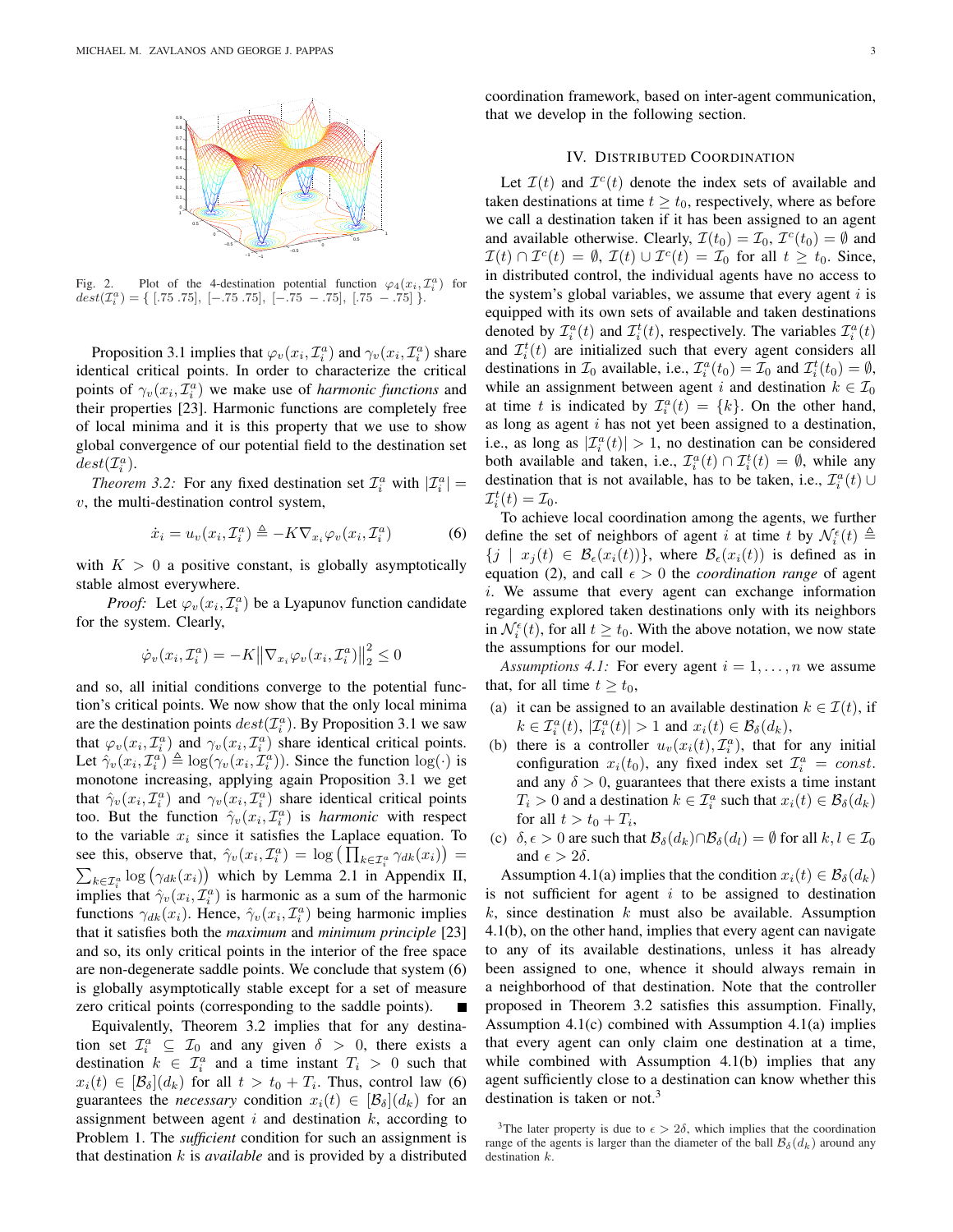

Fig. 3. Hybrid model for agent i.

To resolve *tie breaking* scenarios, where for any destination k, Assumption 4.1(a) is simultaneously satisfied for multiple agents, we require that every agent  $i$  can identify the candidate agents, denoted by  $C_i(t)$ , requesting to be assigned to destination  $k \in \mathcal{I}_0$  at time t, and can also break the tie if necessary. To achieve this specification, we introduce the function  $tb: 2^{\mathbb{N}}\backslash \{\emptyset\} \rightarrow \mathbb{N}$  such that,

$$
tb(A) \triangleq \alpha \in A \tag{7}
$$

and assume that every agent is equipped with such a function.<sup>4</sup> Then, the action  $tb(\mathcal{C}_i)$ , taken by any one of the agents in  $\mathcal{C}_i$ , can break a tie for destination k, while the outcome can be transmitted to the other neighbors. Note that the set  $\mathcal{C}_i$ is common for all agents  $j \in C_i$ , by Assumptions 4.1(a) and 4.1(c). The rest of this section is devoted in defining and modeling the distributed coordination framework for the agents that is according to Assumptions 4.1. Then, in Section V, the overall system is studied and is shown to satisfy Problem 1.

## *A. Modeling the Agents*

To achieve distributed coordination we propose a hybrid model for every agent [24] that consists of a *navigation* and a *coordination* automaton, as shown in Figure 3. The navigation automaton receives as an *input* the set of available destinations  $\mathcal{I}_i^a(t)$  of agent *i* and *updates* the state  $x_i(t) \in \mathbb{R}^2$  of agent i, while the coordination automaton receives as an *input* the states  $x_j(t)$  and sets of taken destinations  $\mathcal{I}_j^t(t)$  of all agents, computes agent *i*'s neighbors  $\mathcal{N}_{i}^{\epsilon}(t)$  and coordinates only with them to *update* the sets  $\mathcal{I}_i^a(t)$  and  $\mathcal{I}_i^t(t)$ .<sup>5</sup> In other words, the coordination automaton uses explicitly nearest neighbor information, hence the distributed nature of the approach. The two automata are synchronized and together consist the model of agent i. The following notion of a *predicate* enables us to formally define the aforementioned automata.

*Definition 4.2 (Predicate):* Let  $X = \{x_1, \ldots, x_n\}$  be a finite set of variables. We define a predicate  $\psi(X)$  over X to be a finite conjunction of strict or non-strict inequalities over X. We denote the set of all predicates over X by  $Pred(X)$ .

In other words, a predicate is a logical formula. For instance, In other words, a predicate is a logical formula. For instance,<br>the predicate  $\psi(X) \triangleq (||x - x_0||_2 < r)$  over the set of variables  $X \in \mathbb{R}^N$  for any  $r > 0$ , returns 1 if x belongs



Fig. 4. Navigation Automaton for Agent i.

in the open ball  $||x - x_0||_2 < r$  and 0 otherwise. Hence, the navigation automaton for agent  $i$  can be defined as follows.<sup>6</sup>

*Definition 4.3 (Navigation Hybrid Automaton):* We define the navigation hybrid automaton of agent  $i$  to be the tuple  $N_i \triangleq (X_{N_i}, V_{N_i}, E_{N_i}, \Sigma_{N_i}, sync, inv, init, guard,$ reset, flow), where,

- $X_{N_i} \triangleq \{x_i\}$  denotes the set of owned state variables with  $x_i \in \mathbb{R}^2$ .
- $V_{N_i} \triangleq \{1, \ldots, m, Init\}$  denotes the finite set of control modes.
- $E_{N_i} \triangleq \{ (Init, m), (v, v p), \forall 0 < p \le v 1 \mid v \in$  $V_{N_i} \setminus \{1,Init\}$  denotes the set of control switches.
- $\Sigma_{N_i} \triangleq \{update_i\}$  denotes the set of synchronization labels.
- sync :  $E_{N_i} \rightarrow \Sigma_{N_i}$  with sync(e)  $\triangleq$  update<sub>i</sub> for all  $e \in E_{N_i} \setminus \{ (Init, m) \},$  denotes the synchronization map mapping each control switch to a synchronization label.
- $inv: V_{N_i} \rightarrow Pred(X_{N_i})$  with  $inv(v) \triangleq true$  for all  $v \in V_{N_i}$ , denotes the invariant conditions of the hybrid automaton.
- init :  $V_{N_i} \rightarrow Pred(X_{N_i})$  with  $init(v) \triangleq true$  for  $v =$ Init denotes the set of initial conditions. ¢
- *Init* denotes the set of initial conditions.<br>
 guard :  $E_{N_i} \rightarrow Pred(X_{N_i})$  with guard((Init, m) ) with guard $((Init, m)) \triangleq$  $guara: E_{N_i} \to Prea(X_{N_i})$  with  $guara((nii, m)) \equiv$ <br>true and  $guard((v, v - p)) \triangleq (|\mathcal{I}_i^a| = v - p)$  for all  $v \in V_{N_i} \backslash \{1,Init\}$  and all  $0 < p \le v - 1$ , denotes the set of guards of the hybrid automaton.
- $reset : E_{N_i} \rightarrow X_{N_i}$  with  $x_i := reset(e) \triangleq x_i$  for all  $e \in E_{N_i}$ , denotes the set of resets associated with the guards of the hybrid automaton.
- $flow: V_{N_i} \to X_{N_i}$  with  $\dot{x}_i = flow(v) \triangleq u_v(x_i, \mathcal{I}_i^a)$  for  $v \in V_{N_i} \backslash \{Init \}$  and  $\dot{x}_i = flow(Init) \triangleq 0$ , denotes the flow conditions of the hybrid automaton that constrain the first time derivatives of the system variables in mode  $v \in V_{N_i}$ .

By Definition 4.3, for any automaton  $N_i$ , we see that  $|\mathcal{I}_i^a|$  = v for all  $v \in V_{N_i}$ . Hence, every mode of  $N_i$  corresponds to a distinct number  $v$  of available destinations for agent  $i$ . While automaton  $N_i$  is in mode  $|\mathcal{I}_i^a| = v$ , control law (6)

<sup>&</sup>lt;sup>4</sup>Note that any tie breaking policy can be used, deterministic or random.

<sup>5</sup>Technically, the model we propose for the agents does not correspond to an Input/Output hybrid automaton [25], but to a composition of synchronized automata. In our framework, the terms *input* and *output* are used for presentation purposes, exclusively.

<sup>&</sup>lt;sup>6</sup>To simplify notation, we drop the dependence of the state variables on time. Moreover, in what follows ":=" indicates a *transition reset* [24].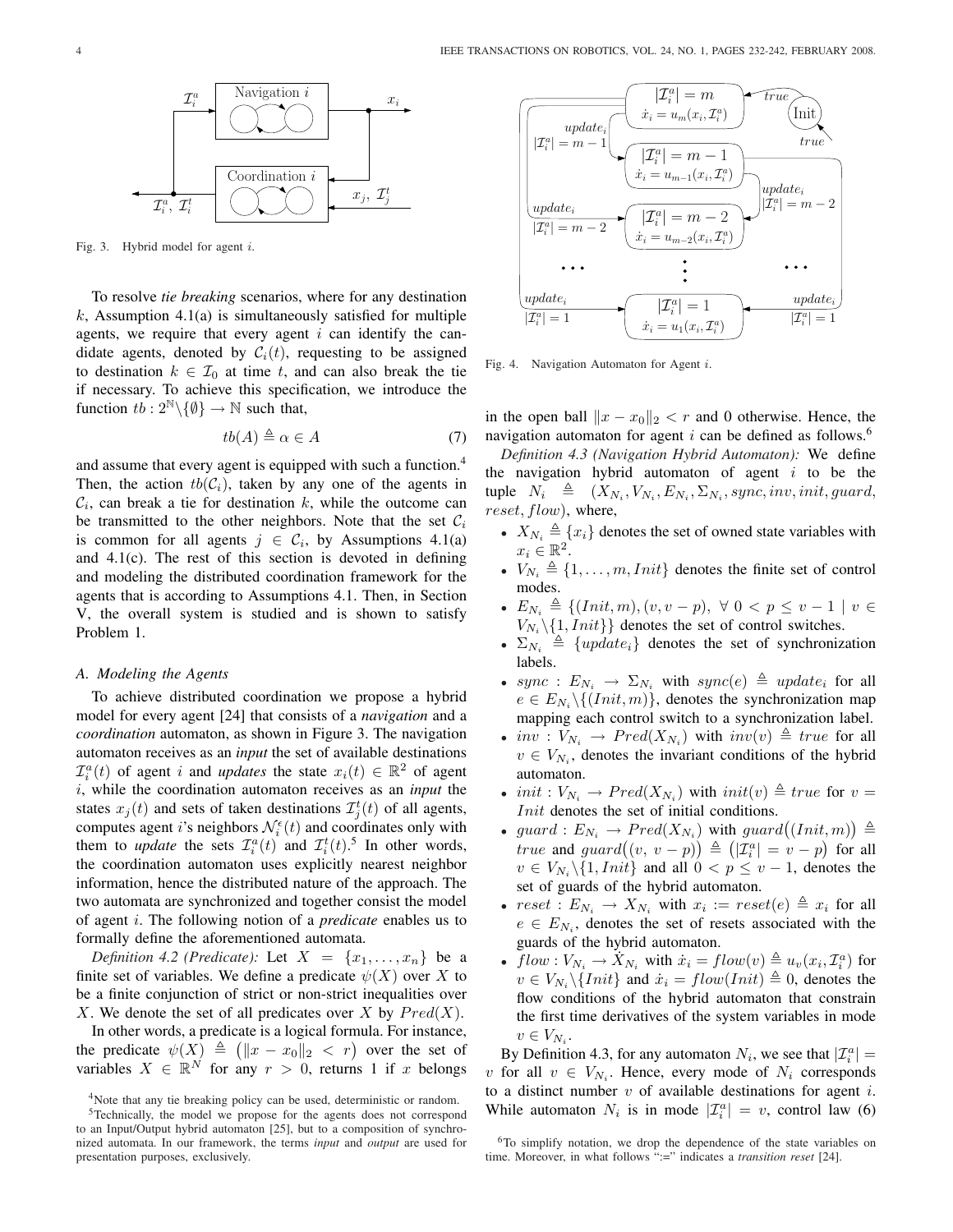

Fig. 5. Coordination Automaton for Agent i.

"selects" a destination in  $\mathcal{I}_i^a$  to drive agent *i* to, as discussed in Sections II and III. On the other hand, transitions in  $N_i$ are triggered whenever the set of available destinations  $\mathcal{I}_i^a$  is updated. Such updates can either take place because a *free* destination has been discovered or because information about *taken* destinations has been received from agent *i*'s neighbors  $\mathcal{N}_{i}^{\epsilon}$ . Note, however, that every such transition  $v \stackrel{e}{\rightarrow} v'$  results in  $v' < v$  and so, eventually  $v = 1$  which indicates an assignment for agent  $i$ . Note also that these transitions are synchronized with transitions of the coordination automaton due to synchronization labels  $sync(e) = update_i$ . Figure 4 shows the graph representation of hybrid automaton  $N_i$ .

In the following we define the coordination automaton for agent *i*. The coordination automaton is designed to continuously compute agent *i*'s neighbors  $\mathcal{N}_{i}^{\epsilon}$ , while the coordination mechanism uses nearest neighbor information and dictates how agent *i* should update its state variables  $\mathcal{I}_i^a$  and  $\mathcal{I}_i^t$ , when it is close to an available destination, when it is close to a taken destination, when it has been assigned to a destination and when it is far from any destination.

*Definition 4.4 (Coordination Hybrid Automaton):* We define the coordination hybrid automaton of agent  $i$ to be the tuple  $C_i \triangleq (X_{C_i}, V_{C_i}, E_{C_i}, \Sigma_{C_i}, sync, inv,$ init, guard, reset, flow), where,

- $X_{C_i} \triangleq \{ \mathcal{I}_i^a, \mathcal{I}_i^t, \mathcal{N}_i^{\epsilon}, \mathcal{C}_i \}$  denotes the set of owned state variables with  $\mathcal{I}_i^a, \mathcal{I}_i^t \in 2^{\mathcal{I}_0}$  and  $\mathcal{N}_i^{\epsilon}, \mathcal{C}_i \in 2^{\{1, \ldots, n\}}$ .
- $V_{C_i} \triangleq \{Init, N, I, U, O_k, A_k, T_k, B_k, R_k \mid k \in \mathcal{I}_0 \}$ denotes the finite set of control modes.<sup>7</sup>
- $E_{C_i} \triangleq \{ (Init, N), (N, I), (I, N), (I, U), (U, N), (N, O_k),$  $(O_k, N), (N, A_k), (A_k, T_k), (A_k, B_k), (T_k, N), (B_k, R_k),$  $(R_k, N) \mid k \in \mathcal{I}_0$ , denotes the set of control switches.
- $\Sigma_{C_i} \triangleq \{update_i, tiebreak_k \mid k \in \mathcal{I}_0\}$  denotes the set of synchronization labels.
- $sync : E_{C_i} \rightarrow \Sigma_{C_i}$  with,
	- $\begin{aligned} &\text{inc } C_i \rightarrow \Delta C_i \text{ with,} \ &\text{-} \text{ sync}\big((A_k, B_k)\big) \triangleq tiebreak_k \text{, for all } k \in \mathcal{I}_0, \end{aligned}$
	- $= \text{sync}((A_k, D_k)) = \text{repre}_k, \text{ for all } k \in \mathcal{L}_0,$ <br>  $= \text{ sync}(e) \triangleq \text{ update}_i, \text{ for } e = (U, N), (T_k, N),$  $(R_k, N)$ .

denotes the synchronization map mapping each control switch to a synchronization label.

- $inv: V_{C_i} \rightarrow Pred(X_{C_i})$  with  $inv(v) \triangleq true$  for all  $v \in V_{C_i}$ , denotes the invariant conditions of the hybrid automaton.
- init :  $V_{C_i} \rightarrow Pred(X_{C_i})$  with  $init(v) \triangleq true$  for  $v =$ Init, denotes the set of initial conditions.
- guard :  $E_{C_i} \to Pred(X_{C_i})$  with,
	- $\begin{array}{lll} \mathcal{L} & \longrightarrow & \mathcal{L} \\ \mathcal{L}_i & \longrightarrow & \mathcal{L} \\ \mathcal{L}_i & \longrightarrow & \mathcal{L}_i \end{array}$  with,<br>  $\Rightarrow \quad \mathcal{L}_i \quad \text{and} \quad (N, I)$   $\triangleq \quad (x_i \quad \notin \cup_{l \in \mathcal{I}_0} \mathcal{B}_{\delta}(d_l))$ ¢ ∨ ¡  $\vee$   $(x_i$  ∈  $\mathcal{B}_{\delta}(d_k) \;\;\wedge\;\; \mathcal{I}^a_i \;\neq\; \{k\} \;\;\wedge\;\; k\;\in\; \cup_{j\in\mathcal{N}_i^{\epsilon}} \mathcal{I}^t_j), \;\text{for\;all}$  $k \in \mathcal{I}_0$ ,  $\kappa \in \mathcal{L}_0,$ <br>  $\quad \operatorname{guard}((I, N))$ ¢ ¡ ¡ ¢ ¢
	- $\triangleq$  $\mathcal{I}^a_i \cap$  $\cup_{j\in\mathcal{N}_i^\epsilon}\mathcal{I}_j^t$  $=\emptyset$  $(\bigcup_{j\in\mathcal{N}_{i}^{\epsilon}}\mathcal{I}_{j}^{t})=\emptyset,$
	- $\begin{array}{ll}\n\text{ } \text{ } \text{ } \text{ } \text{ } \text{ } & \text{ } \text{ } \text{ } & \text{ } \text{ } \text{ } & \text{ } \text{ } \text{ } & \text{ } \text{ } \text{ } & \text{ } \text{ } \text{ } & \text{ } \text{ } \text{ } & \text{ } \text{ } \text{ } & \text{ } \text{ } \text{ } & \text{ } & \text{ } \text{ } \text{ } & \text{ } \text{ } \text{ } & \text{ } \text{ } \text{ } & \text{ } \text{ } \text{ } & \text{ } \text{ }$
	- $\begin{array}{ll} \text{\textendash} & \text{\textendash} & \text{\textendash} \begin{array}{ll} \text{\textendash} & \text{\textendash} \begin{array}{ll} \text{\textendash} & \text{\textendash} \begin{array}{ll} \text{\textendash} & \text{\textendash} \begin{array}{ll} \text{\textendash} & \text{\textendash} & \text{\textendash} \begin{array}{ll} \text{\textendash} & \text{\textendash} & \text{\textendash} & \text{\textendash} & \text{\textendash} \begin{array}{ll} \text{\textendash} & \text{\textendash} & \text{\textendash} & \text{\textendash} & \text{\textendash} \begin$ ¢ , for all  $k \in \mathcal{I}_0$ , ¢
	- all  $\kappa \in L_0$ ,<br>  $\quad$  guard $((N, A_k))$  $\triangleq$  $\begin{cases} \n\triangleq \begin{cases} x_i \in \mathcal{B}_{\delta}(d_k) \land \mathcal{I}_i^a \neq \{k\} \n\end{cases} \n\end{cases}$  $\wedge k \notin \bigcup_{j \in \mathcal{N}_i^{\epsilon}} \mathcal{I}_j^t\big), \text{ for all } k \in \mathcal{I}_0,$
	- $\left(\lambda \kappa \notin \bigcup_{j \in \mathcal{N}_{i}^{\epsilon}} \mathcal{L}_{j}, \text{ for all } \kappa \in \mathcal{L}_{0},\right.$ <br>  $\left(\mathcal{L}_{i} = \emptyset\right), \text{ for all } \kappa \in \mathcal{I}_{0},$
	- $\begin{array}{ll} \text{-} & \text{guard}((A_k, I_k)) = (C_i = \emptyset), \text{ for all } k \in \mathcal{I}_0, \\ \text{-} & \text{guard}((A_k, B_k)) \triangleq (C_i \neq \emptyset), \text{ for all } k \in \mathcal{I}_0, \end{array}$
	- guard(e)  $\triangleq true$ , otherwise,

denotes the set of guards of the hybrid automaton.

- $reset : E_{C_i} \rightarrow X_{C_i}$  with,  $[\mathcal{I}_i^a \ \mathcal{I}_i^t \ \mathcal{N}_i^{\epsilon} \ \mathcal{C}_i] := reset(e)$ such that, ¢
	- $reset((Init, N))$  $\triangleq$  $N) \triangleq [\mathcal{I}_0 \emptyset \{j \mid x_j \in \mathcal{B}_{\epsilon}(x_i)\}\emptyset],$
	- $\frac{1}{2}$ £
	- $\begin{array}{l} \text{--} \ \text{--} \ \text{--} \ \text{--} \ \text{--} \ \text{--} \ \text{--} \ \text{--} \ \text{--} \ \text{--} \ \text{--} \ \text{--} \ \text{--} \ \text{--} \ \text{--} \ \text{--} \ \text{--} \ \text{--} \ \text{--} \ \text{--} \ \text{--} \ \text{--} \ \text{--} \ \text{--} \ \text{--} \ \text{--} \ \text{--} \ \text{--} \ \text{--} \ \text{--} \ \text{--} \ \text{--} \ \text{--} \ \text{--} \ \text{--} \ \text{$  $\triangleq$  $\mathcal{I}_i^a \mathcal{I}_i^t \{j \mid x_j \in \mathcal{B}_{\epsilon}(x_i)\} \mathcal{C}_i$ l<br>E  $\big) \triangleq \big[ \mathcal{I}_i^a \ \mathcal{I}_i^t \ \{ j \mid x_j \in \mathcal{B}_{\epsilon}(x_i) \} \ \mathcal{C}_i \big],$
	- $\begin{array}{rl} -\,\,\textit{reset}((I, N)) \,=\, [L_i\,\,L_i\,\,\{J\mid T_j\,\in\,\mathcal{D}_\epsilon(\mathcal{X}_i)\}\,C_i],\ -\,\,\textit{reset}((I, U)) \,\,\triangleq\,\,\big[\mathcal{I}_i^a\setminus\big(\cup_{j\in\mathcal{N}_i^{\epsilon}}\,\mathcal{I}_j^t\big)\,\,\,\mathcal{I}_i^t \,\,\cup\,\,\big(\cup_{j\in\mathcal{N}_i^{\epsilon}}\,\,\big] \end{array}$  $\mathcal{I}^t_j\big) \; \mathcal{N}^{\epsilon}_i \; \mathcal{C}_i\big],$ ¢ £ ¤
	- $\mathcal{L}_j$ )  $\mathcal{N}_i$   $\mathcal{C}_i$ ,<br>-  $reset((U, N))$  $\triangleq$  $\mathcal{I}_i^a \mathcal{I}_i^t \{j \mid x_j \in \mathcal{B}_{\epsilon}(x_i)\} \mathcal{C}_i$  $\triangleq \left[ \mathcal{I}_i^a \ \mathcal{I}_i^t \ \{j \ \big| \ x_j \in \mathcal{B}_{\epsilon}(x_i) \} \ \mathcal{C}_i \right],$
	- $\begin{aligned} \textit{--} \; \; \textit{reset}((U,N)) \equiv [\textit{L}_i^{\scriptscriptstyle{\text{T}}} \; \textit{L}_i^{\scriptscriptstyle{\text{T}}} \; \{J \; \vert \; \textit{U}_j \in \mathcal{S}_{\epsilon}(\textit{L}_i^{\scriptscriptstyle{\text{T}}})\} \; \textit{C}_i], \ \textit{--} \; \; \textit{reset}((N, O_k)) \triangleq [\textit{L}_i^{\scriptscriptstyle{\text{T}}} \; \textit{L}_i^{\scriptscriptstyle{\text{T}}} \; \cup \; (\cup_{j \in \mathcal{N}_i^{\scriptscriptstyle{\text{T}}} } \; \textit{L}_j^{\script$ l<br>E  $\bigcup_{i=1}^{\infty}\mathcal{I}_{i}^{a}\ \mathcal{I}_{i}^{t}\cup\big(\cup_{j\in\mathcal{N}_{i}^{\epsilon}}\mathcal{I}_{j}^{t}\big)\ \ \mathcal{N}_{i}^{\epsilon}\ \mathcal{C}_{i}\big],$
	- $\begin{array}{lll} & \textit{reset}((N, \textit{O}_k)) = \left[ L_i \enspace L_i \cup (\cup_{j \in \mathcal{N}_i^{\varepsilon}} L_j) \enspace \textit{N}_i \enspace \textit{C}_i \right], \ & \textit{reset}((\textit{O}_k, N)) \triangleq \left[ \mathcal{I}_i^a \enspace \mathcal{I}_i^t \enspace \{j \enspace \mid x_j \in \mathcal{B}_{\varepsilon}(x_i) \} \enspace \mathcal{C}_i \right], \end{array}$
	- $\begin{array}{lll} & \text{reset}((\mathcal{O}_k, N)) = \lfloor L_i^\top L_i^\top \{J \mid \mathcal{X}_j \in \mathcal{B}_{\epsilon}(\mathcal{X}_i)\} \end{array}$   $\mathcal{L}_i^i, \ \mathcal{L}_j^i \cup \{k\} \cup \left( \bigcup_{j \in \mathcal{N}_i^\epsilon} \mathcal{L}_j^\top \cup \{k\} \right)$  $\mathcal{I}_{j}^{t}$  )  $\mathcal{N}_{i}^{\epsilon}$  { $j \in \mathcal{N}_{i}^{\epsilon}$  |  $x_{j} \in \mathcal{B}_{\delta}(d_{k})$  }  $\cup$  { $i$  } ],
	- $\mathcal{L}_j$   $\mathcal{N}_i$   $\{J \in \mathcal{N}_i \mid x_j \in \mathcal{D}_{\delta}(a_k) \} \cup \{-\ \text{reset}((A_k, T_k)) \triangleq [\{k\} \mathcal{I}_i^t \mathcal{N}_i^{\epsilon} \mathcal{C}_i],$
	- $\;reset((A_k, I_k)) = [\{k\} \; L_i \; N_i \; C_i],\ \; reset((A_k, B_k)) \; \triangleq \; \left[ I_i^a \; \; I_i^t \; \; N_i^{\epsilon} \; \; tb(C_i) \right]$ l<br>E  $\mathcal{N}_{i}^{\epsilon}$  tb $(\mathcal{C}_{i})$ , if  $i =$  $\begin{array}{rcl} \mathit{reset}((A_k, B_k)) & = & [L_i \quad L_i \quad \mathcal{N}_i \quad \iota_0(\mathsf{C}_i)], \; \mathsf{H} \; \; i = \min\{\mathcal{C}_i\} \; \; \text{and} \; \; \mathit{reset}((A_k, B_k)) \triangleq \left[\mathcal{I}_i^a \; \; \mathcal{I}_i^t \; \mathcal{N}_i^{\epsilon} \; \mathcal{C}_i\right], \end{array}$ if  $i \neq \min\{\mathcal{C}_i\},\$ £ ¤
	- $\begin{array}{lll} \text{if } i\neq \min\{C_i\},\\ -& \text{reset}((T_k,N))\triangleq \end{array}$  $\mathcal{I}_i^a \mathcal{I}_i^t \{j \mid x_j \in \mathcal{B}_{\epsilon}(x_i)\} \mathcal{C}_i$  $\triangleq \left[\mathcal{I}_i^a \ \mathcal{I}_i^t \ \{j \mid x_j \in \mathcal{B}_{\epsilon}(x_i)\} \ \mathcal{C}_i\right],$
	- $-$  reset $((1_k, N)) = [x_i \ x_i \ (f \ x_j \in \mathcal{B}_{\epsilon}(x_i)) \ c_i],$ <br>  $-$  reset $((B_k, R_k)) \triangleq [\{k\} \ \mathcal{I}_i^t \ \mathcal{N}_i^{\epsilon} \ C_i],$  if  $i \in \mathcal{C}_i$  and  $\begin{array}{lll} \mathit{reset}((B_k, R_k)) = & \left[\{k\} \ L_i \ N_i \ C_i\right], \ \text{if} \ \ i \in \mathcal{C}_i \ i \ \mathit{reset}((B_k, R_k)) \triangleq & \left[\mathcal{I}_i^a \setminus \mathcal{I}_i^t \ \mathcal{I}_i^t \ N_i^c \ C_i\right], \ \text{if} \ \ i \notin \mathcal{C}_i, \end{array}$
	- $\begin{array}{l} \mathcal{L} = \{x_i \setminus (x_i, x_i) \in [x_i, x_i, x_i] \text{, in } i \notin \mathcal{C}_i\},\\ \mathcal{L} = \mathcal{L} = \mathcal{L} \left( (R_k, N) \right) \triangleq \left[ \mathcal{I}_i^a \mathcal{I}_i^t \{j \mid x_j \in \mathcal{B}_{\epsilon}(x_i) \} \right] \mathcal{C}_i \right], \end{array}$

for all  $k \in \mathcal{I}_0$ , denotes the set of resets associated with the guards of the hybrid automaton.

•  $flow: V_{C_i} \rightarrow \dot{X}_{C_i}$  with  $[\dot{\mathcal{I}}_i^a \dot{\mathcal{I}}_i^t \dot{\mathcal{N}}_i^{\epsilon} \dot{\mathcal{C}}_i] = flow(v) \triangleq$ [0 0 0 0] for all  $v \in V_{C_i}$ , denotes the flow conditions of the hybrid automaton that constrain the first time derivatives of the system variables in mode  $v \in V_{C_i}$ .

<sup>&</sup>lt;sup>7</sup>The shorthand notation stands for  $I \triangleq New$  Info,  $N \triangleq Neighbors$ ,  $U \triangleq Update, O_k \triangleq Dest \; k \; Owned, T_k \triangleq Dest \; k \; Taken, A_k \triangleq$ Dest k Available,  $B_k \triangleq$  Tie Break k and  $R_k \triangleq$  Tie k Resolved.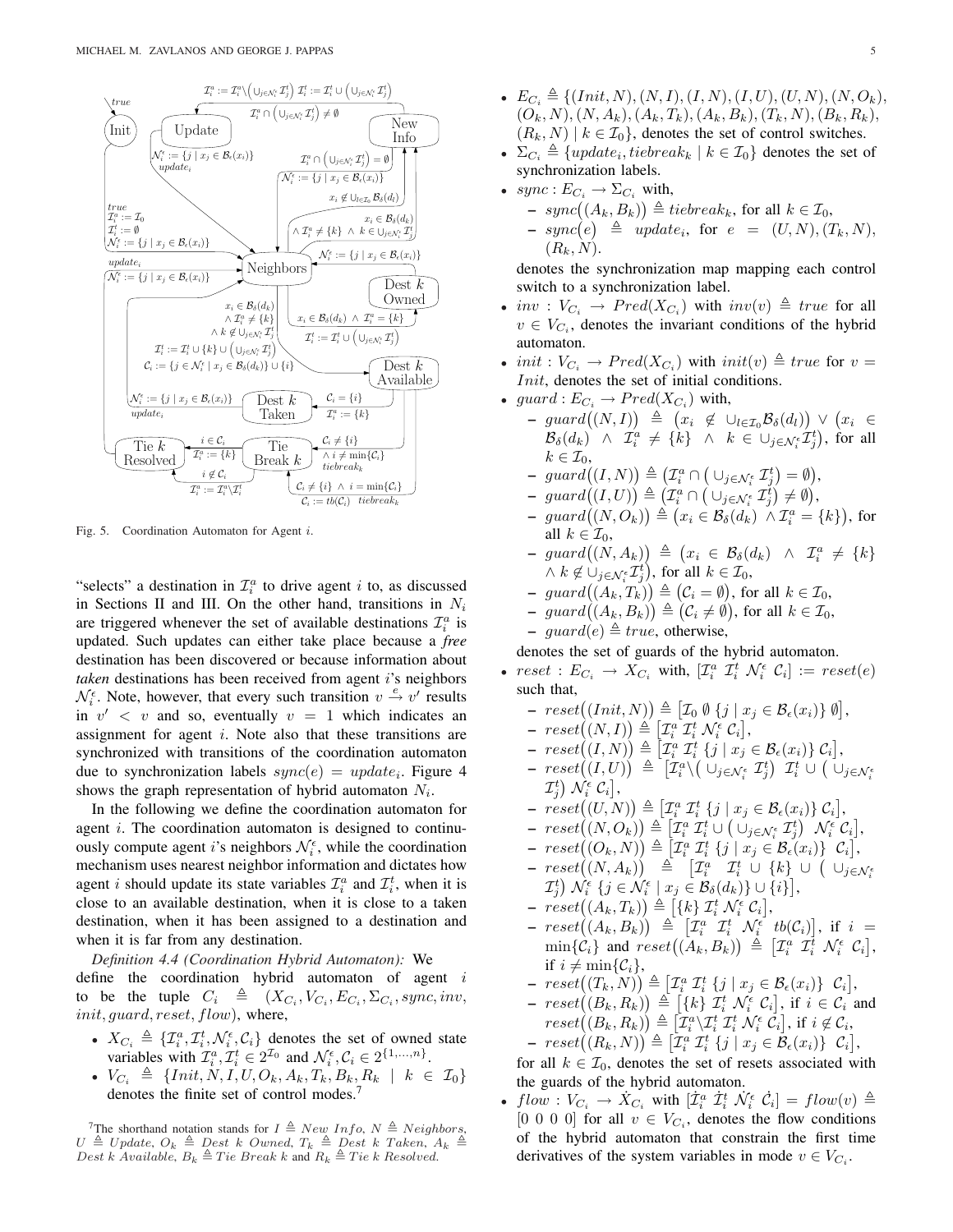

Fig. 6. Sensing Automaton for Agent i.

Observing Definition 4.4 we see that whenever agent  $i$  is sufficiently close to an available destination k, automaton  $C_i$ transitions to mode  $A_k$  and the set of taken destinations  $\mathcal{I}_i^t$ is updated with new information from neighbors, according to  $reset((N, A_k))$ . If there is no need for *tie breaking* or if agent i wins the tie break, destination  $k$  is assigned to agent i, as indicated by the resets  $reset((A_k, T_k))$  and  $reset((B_k, R_k))$ , respectively. On the other hand, if agent i loses the tie break, then  $\mathcal{I}_i^a$  is updated by removing any new taken destinations, according to  $reset((B_k, R_k))$ . Now, if agent  $i$  is close to a taken destination or if it is far from any destination, automaton  $C_i$  transitions to mode I and exchanges information with its neighbors in order to update the sets of available and taken destinations  $\mathcal{I}_i^a$  and  $\mathcal{I}_i^t$ , according to the resets  $reset((I, N))$  and  $reset((U, N))$ . Note that whenever the state variable  $\mathcal{I}_i^a$  is updated with new information, a transition is automatically triggered in automaton  $N_i$  due to synchronization labels "update<sub>i</sub>". This synchronization models the communication between automata  $C_i$  and  $N_i$ . Similarly, in a case of a *tie* for destination k, all the involved coordination automata are synchronized according to the synchronization labels "tiebreak<sub>k</sub>" to participate in a tie break where the agent with the smallest label is responsible for breaking the tie, according to  $reset((A_k, B_k))$ . Figure 5 shows the graph representation of hybrid automaton  $C_i$ .

*Remark 4.5 (Coordination Radius):* Clearly, the larger the coordination radius  $\epsilon > 0$ , the faster information about taken destinations propagates in the network. In particular, if  $\epsilon$  > 2R, where  $R \triangleq \inf_{r>0} \{ \mathcal{W} \subseteq \mathcal{B}_r \}$  is the radius of the smallest ball containing the workspace  $W \subseteq \mathbb{R}^2$ , then information in the network is *global*. On the other hand, if  $\epsilon = 0$  then no information exchange among the agents can occur. To achieve coordination, in this case, we need to assume that the agents can sense the presence of other agents within a neighborhood of radius  $\epsilon_s > 0$ . We call  $\epsilon_s > 0$  the *sensing range* of the agents and require that  $\epsilon_s > 2\delta$ . Figure 6 shows the graph representation of the corresponding hybrid automaton. Note that the condition  $\epsilon_s > 2\delta$  guarantees that if  $x_i(t) \in \mathcal{B}_{\delta}(d_k)$ and there exists an agent  $j \neq i$  such that  $x_i (t) \in \mathcal{B}_{\delta}(d_k)$ , then  $j \in \mathcal{F}_i(t)$ , where  $\mathcal{F}_i(t) \triangleq \{j \mid x_j (t) \in \mathcal{B}_{\delta}(d_k)\} \setminus \{i\}$  denotes the set of agents that are in a  $\delta$ -neighborhood of destination k. If  $\mathcal{F}_i(t) = \emptyset$  then the destination is *free*, while if  $\mathcal{F}_i(t) \neq \emptyset$ then the destination is *taken*. Hence, agent i can sense whether a destination is taken or not. Note also that transitions in  $N_i$ can only be of the form  $v \stackrel{e}{\rightarrow} v - 1$  or  $v \stackrel{e}{\rightarrow} 1$  and that in the absence of communication, tie breaking scenarios can not be dealt with. For more information on sensor-based dynamic assignment problems, we refer the reader to [19].

#### V. INTEGRATION OF THE OVERALL SYSTEM

Having defined the models for the agents, we now proceed with their composition in a product system [24] and study the properties of the overall distributed coordination scheme.

*Definition 5.1 (Product System):* We define the product of the hybrid automata  $N_1, \ldots, N_n, C_1, \ldots, C_n$  by the tuple  $S \triangleq (X_S, V_S, E_S, \Sigma_S, sync, inv, init, guard, reset, flow),$ where,

- $X_S \triangleq X_{N_1} \cup \cdots \cup X_{N_n} \cup X_{C_1} \cup \cdots \cup X_{C_n}$  denotes the set of state variables.
- $V_S \triangleq V_{N_1} \times \cdots \times V_{N_n} \times V_{C_1} \times \cdots \times V_{C_n}$  denotes the finite set of control modes.
- $E_S \triangleq \{e_S\}$  denotes the set of control switches such that,
	- $e_S = e_{N_i} || e_{C_i} \in E_S$  is defined as the set of control switches of S corresponding to control switches  $e_{N_i} \in E_{N_i}$ , and  $e_{C_i} \in E_{C_i}$ , with  $sync(e_{N_i})$  =  $sync(e_{C_i}) = update_i,$
	- $e_S = ||_{i \in \mathcal{J}} e_{C_i} \in E_S$  is defined as the set of control switches of  $S$  corresponding to control switches  $e_{C_i} \in E_{C_i}$ , with  $sync(e_{C_i}) = tiebreak_k$ , for all  $k \in \mathcal{I}_0$  and all  $i \in \mathcal{J} \subseteq \{1, \ldots, n\}, \mathcal{J} \neq \emptyset$ ,
	- $-e_S = (v_S, v_S') \in E_S$  with  $v_{C_i} = N$  and  $v'_{C_i} =$  $U, O_k, T_k, A_k, B_k$  for all  $k \in \mathcal{I}_0$ ,

Hence, the only variables that change with every transition  $v_S \stackrel{e_S}{\rightarrow} v_S'$  are the ones involved in the control switch  $e_S$  through the corresponding automata.

- $\Sigma_S \triangleq \Sigma_{N_1} \cup \cdots \cup \Sigma_{N_n} \cup \Sigma_{C_1} \cup \cdots \cup \Sigma_{C_n}$  denotes the set of synchronization labels.
- sync :  $E_S \rightarrow \Sigma_S$  denotes the synchronization map mapping each control switch to a synchronization label.
- $inv: V_S \to Pred(X_S)$  with  $inv(v_S) \triangleq inv(v_{N_1}) \wedge \cdots \wedge$  $inv(v_{N_n}) \wedge inv(v_{C_1}) \wedge \cdots \wedge inv(v_{C_n})$  for all  $v_S \in V_S$ , denotes the invariant conditions of the product automaton.
- init :  $V_S \to Pred(X_S)$  with  $init(v_S) \triangleq init(v_{N_1}) \wedge \cdots \wedge$  $init(v_{N_n}) \wedge init(v_{C_1}) \wedge \cdots \wedge init(v_{C_n})$  for all  $v_S \in V_S$ , denotes the set of initial conditions.
- guard :  $E_S \rightarrow Pred(X_S)$  such that for any  $\mathcal{J} \subseteq$  $\{1,\ldots,n\},\,\mathcal{J}\neq\emptyset,$ 
	- $\rightarrow$  guard(e<sub>S</sub>)  $\triangleq$  guard(e<sub>Ni</sub>) ∧ guard(e<sub>Ci</sub>), if e<sub>S</sub> =  $e_{N_i} || e_{C_i} \in E_S,$
	- ${−}$  guard $(e_S) \triangleq \wedge_{i \in \mathcal{J}} guard(e_{C_i})$ , for all  $k \in \mathcal{I}_0$  and all  $i \in \mathcal{J}$ , if  $e_S = ||_{i \in \mathcal{J}} e_{C_i} \in E_S$ , ¢
	- an  $i \in J$ ,  $n e_S = ||_{i \in J} e_{C_i} \in E_S$ ,<br>  $\quad$  guard $(e_S) \triangleq$  guard $((v_{C_i}, v'_{C_i}))$ for all  $e_S =$  $(v_S, v_S') \in E_S$  with  $v_{C_i} = N$  and  $v_{C_i}' =$  $U, O_k, T_k, A_k, B_k,$

denotes the set of guards (or transitions) of the hybrid automaton.

- $reset : E_S \rightarrow X_S$  such that for any  $\mathcal{J} \subseteq \{1, \ldots, n\},\$  $\mathcal{J} \neq \emptyset$ ,
	- $\,\,reset(e_S) \ \triangleq \,\, reset(e_{N_i}) \ \wedge \, reset(e_{C_i}), \,\, \text{if} \,\, \, e_S \,\, =$  $e_{N_i} || e_{C_i} \in E_S,$
	- $\,\,reset(e_S) \triangleq \land_{i \in \mathcal{J}} reset(e_{C_i})$ , for all  $k \in \mathcal{I}_0$  and all  $i \in \mathcal{J}$ , if  $e_S = ||_{j \in \mathcal{J}} e_{C_i} \in E_S$ , ¢
	- $i \in \mathcal{J}$ , if  $e_S = ||_{j \in \mathcal{J}} e_{C_i} \in E_S$ ,<br>  $\, reset(e_S) \triangleq \, reset((v_{C_i}, v'_{C_i}))$ for all  $e_S =$  $(v_S, v_S') \in E_S$  with  $v_{C_i} = N$  and  $v_{C_i}' =$  $U, O_k, T_k, A_k, B_k,$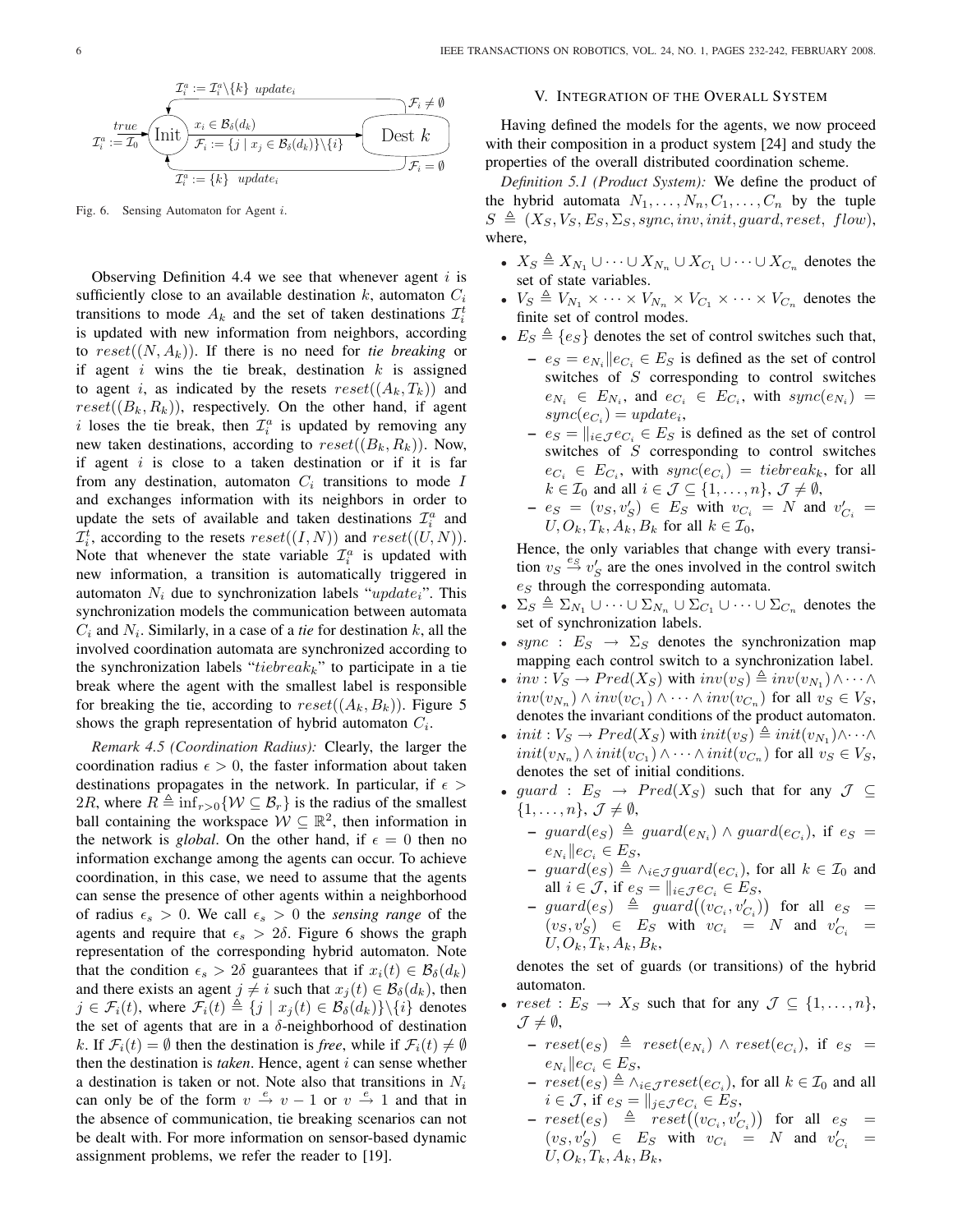denotes the set of resets associated with the guards of the hybrid automaton.

• flow :  $V_S \rightarrow \dot{X}_S$  with  $flow(v_S) \triangleq flow(v_{N_1}) \cup$  $\cdots \cup flow(v_{N_n}) \cup flow(v_{C_1}) \cup \cdots \cup flow(v_{C_n})$  for all  $v_S \in V_S$ , denotes the flow conditions of the hybrid automaton that constrain the first time derivatives of the system variables in mode  $v_s$ .

Clearly, the product system  $S$ , being the composition of all elementary automata  $C_i$  and  $N_i$ , models the interconnection between them. Hence, studying  $S$ , we can identify the properties of the whole multi-agent system. The following result characterizes the transition guards in  $S^8$ .

*Proposition 5.2:* For any agent i and any destination  $k \in \mathcal{I}_0$ such that  $x_i \in \mathcal{B}_{\delta}(d_k)$  and  $\mathcal{I}_i^a \neq \{k\}$ , the product system S has the following properties:

(a)  $k \notin \bigcup_{j \in \mathcal{N}_{i}^{\epsilon}} \mathcal{I}_{j}^{t}$  if and only if destination k is available.

(b)  $k \in \bigcup_{j \in \mathcal{N}_{\xi}} \mathcal{I}_{j}^{t}$  if and only if destination k is taken.

Proposition 5.2 implies that the product system  $S$  can always identify whether a destination is available or taken using information from its nearest neighbors. We now proceed to showing that under the product system  $S$ , agent i is always assigned to an available destination if it is sufficiently close to it, while it appropriately updates its sets of available and taken destinations,  $\mathcal{I}_i^a$  and  $\mathcal{I}_i^t$  respectively, otherwise.

*Proposition 5.3:* For any agent i, any destination  $k \in \mathcal{I}_0$ and all time  $t$ , the product system  $S$  has the following properties:

- (a) If  $x_i(t) \in \mathcal{B}_{\delta}(d_k)$  and destination k is available at time t, If  $x_i(t) \in B_\delta(a_k)$  and destination  $\kappa$  is available at time  $t$ ,<br>then  $\mathcal{I}_i^a(t) := \{k\}$  and  $\mathcal{I}_i^t(t) := \mathcal{I}_i^t(t) \cup \{k\} \cup (\cup_{j \in \mathcal{N}_i^{\epsilon}(t)}$  $\mathcal{I}_j^t(t)$ ).
- (b) If destination k is available at time t and  $x_i(t) \in \mathcal{B}_{\delta}(d_k)$ simultaneously for multiple agents i, then  $S$  is able to break the tie. ¡ ¢
- (c)  $\mathcal{I}_i^a(t) := \mathcal{I}_i^a(t) \setminus$  $\cup_{j\in\mathcal{N}_i^\epsilon(t)}\mathcal{I}_j^t(t)$  $\mathcal{I}_i^a(t) := \mathcal{I}_i^a(t) \setminus (\cup_{j \in \mathcal{N}_i^{\epsilon}(t)} \mathcal{I}_j^t(t))$  and  $\mathcal{I}_i^t(t) := \mathcal{I}_i^t(t) \cup$  $\cup_{j \in \mathcal{N}_i^{\epsilon}(t)} \mathcal{I}_j^{t}(t)$  otherwise.

Note that Proposition 5.3 further implies that for all time  $t \geq t_0$  such that  $|\mathcal{I}_i^a(t)| > 1$ , we have that  $\mathcal{I}_i^a(t) \cap \mathcal{I}_i^t(t) = \emptyset$ and  $\mathcal{I}_i^a(t) \cup \mathcal{I}_i^t(t) = \mathcal{I}_0$ . Hence, the construction of our model is consistent with the system requirements in Section IV. The following proposition shows that every agent that has not yet been assigned to a destination, has always knowledge of at least all available destinations in  $\mathcal{I}(t)$ . This property of the product system  $S$  is necessary to show that every agent will eventually be assigned to a distinct destination in  $\mathcal{I}_0$ .

*Proposition 5.4:* The product system S guarantees that  $\mathcal{I}(t) \subseteq \mathcal{I}_i^a(t)$  for all time t and all agents i with  $|\mathcal{I}_i^a(t)| > 1$ .

Our next result concerns the running time of the hybrid system S. In particular, we show that the product system S in the worst case can only take a finite number of transitions  $v_S \stackrel{e_S}{\rightarrow} v_S'$  such that  $sync(e_S) = update_i$ , which is polynomial with respect to the number of agents  $n$ . Such transitions are triggered whenever  $\mathcal{I}_i^a$  is updated for any agent i, and every time they result in  $v_{N_i} = 1$ , a destination is assigned to agent i, while every time they result in  $v_{N_i} > 1$ , information about taken destinations has been received by agent  $i$  and the set



Fig. 7. Destination set  $dest(\mathcal{I}_0)$ .

of available destinations  $\mathcal{I}_i^a$  has been appropriately updated. Clearly, many other transitions may occur in the meanwhile, but as long as these transitions are polynomial with the number of agents  $n$ , it is guaranteed that the explored assignments are also polynomial with  $n$ . This result is important, given that the number of assignments, and hence the space of control modes  $V_S$  of the product system  $S$ , grows exponentially with the number of agents.

*Proposition 5.5:* Let  $v_S^* \triangleq (v_{N_1}^*, \ldots, v_{N_n}^*, v_{C_1}, \ldots, v_{C_n})$ be such that  $v_{N_i}^* = 1$  and  $\mathcal{I}_i^a \cap \mathcal{I}_j^a = \emptyset$  for all  $j \neq i$ . Then, initialized at  $v_S^0$ , the product system S can reach  $v_S^*$  in at most  $n(n+1)$  $\frac{1}{2}$  transitions  $v_S \stackrel{e_S}{\rightarrow} v_S'$  such that  $sync(e_S) = update_i$ , where *n* is the number of automata  $N_i$ .

Having showed that the product system  $S$  satisfies the problem specifications and has also reasonable complexity, we now show that it also has the desired *liveness* and *safety* properties. In other words, we show that every agent will eventually be assigned to a destination in the set  $\mathcal{I}_0$  and that no two agents will be assigned to the same destination. We hence, have the following theorem.

*Theorem 5.6:* For almost all initial conditions  $x_i(t_0)$ , there exists a constant  $T > 0$  such that for all time  $t > t_0 + T$ , the product system S is in mode  $v_S^*$  =  $(v_{N_1}^{\star},...,v_{N_n}^{\star},v_{C_1},...,v_{C_n})$  with  $v_{N_i}^{\star} = 1$  and  $\mathcal{I}_i^a(t) \cap$  $\mathcal{I}_{j}^{a}(t) = \emptyset$  for all  $j \neq i$ . We call  $v_{S}^{*}$  the equilibrium mode of the system.

## VI. SIMULATION RESULTS

We consider a navigation task where  $n = 50$  agents, starting from randomly chosen initial configurations, have to reach the destination set  $dest(\mathcal{I}_0)$  in Figure 7 consisting of  $m = 50$ destinations. We apply both the communication-based and sensor-based coordination protocols that we have developed and observe that both approaches succeed in determining a valid assignment for the agents (Figure 8).

Figure 8 shows the evolution of the system at four consecutive time instants for the communication-based and sensorbased coordination protocols, respectively. The destinations are denoted with small circles and the  $\delta$ -neighborhoods (with  $\delta$  = .05) around each destination with big circles. The agents, on the other hand, are denoted with dots and their  $\epsilon$ -coordination ranges (with  $\epsilon = .1$ ) with circles around each agent. Observe that in both cases the hybrid system S eventually drives every agent to a distinct destination. Note also the paths followed by the agents until they reach their final destinations (Figures  $8(g)$ ,  $8(h)$  and  $8(i)$ ). In the

 $8P$ roofs for this and the other results in this section can be found in Appendix I.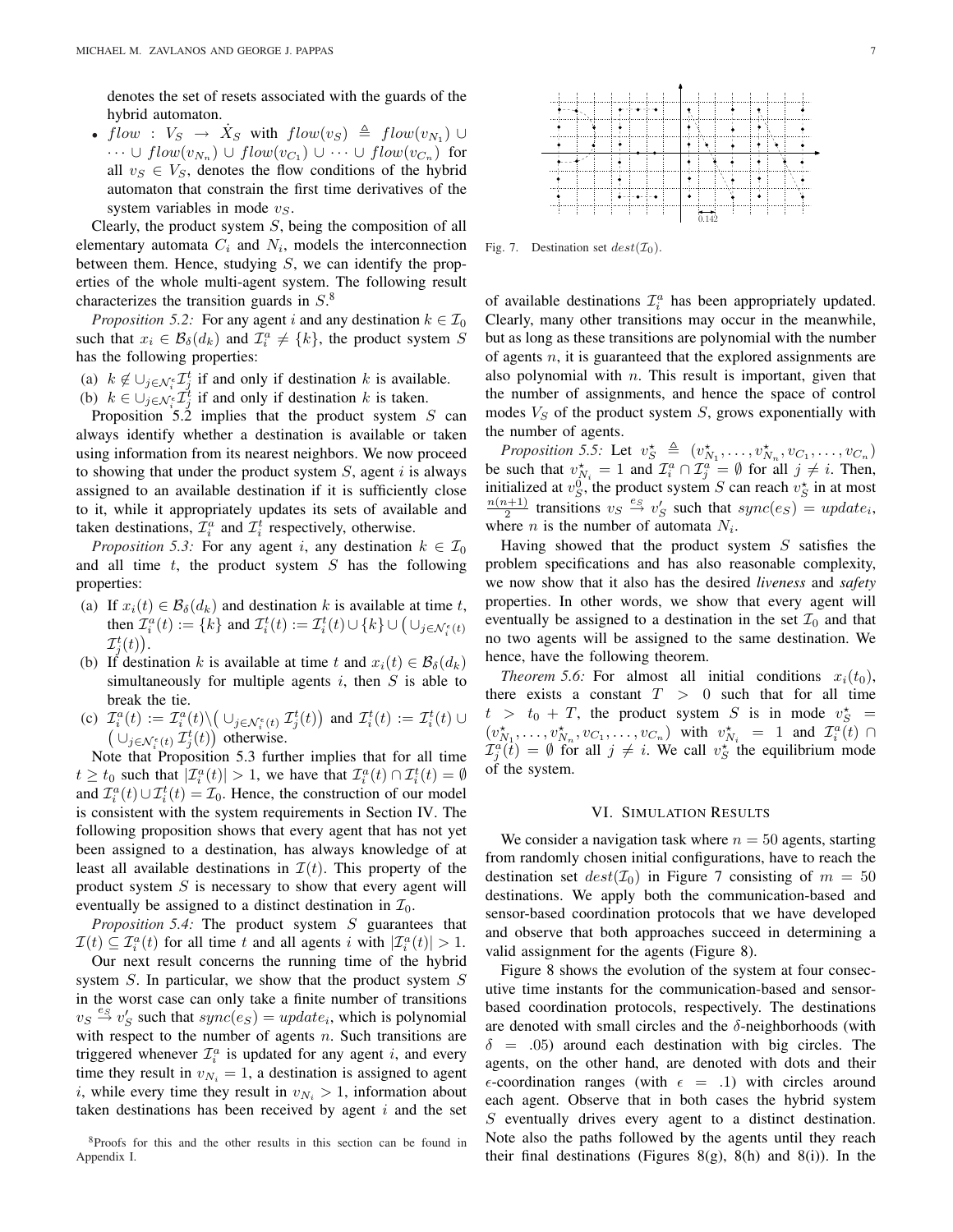



Fig. 8. Distributed assignment for  $n = 50$  agents. Figs. 8(a), 8(c), 8(e), 8(g) and 8(b), 8(d), 8(f), 8(h), 8(i) depict consecutive stages of the communicationbased and sensor-based protocols, respectively. Stages in each of the pairs  $8(a)-8(b)$ ,  $8(c)-8(d)$ ,  $8(e)-8(f)$  and  $8(g)-8(h)$  are taken at same time instants. Note the faster convergence of the communication-based protocol.

communication-based case the agents switch to exploring new destinations as soon as they receive information about taken destinations from their neighbors (Figure 8(g)). On the other hand, in the sensor-based case they explicitly visit destinations in order to determine whether they are taken or not (Figures 8(h) and 8(i)). By comparing the communication-based and sensor-based protocols in each one of the pairs 8(a)-8(b), 8(c)-  $8(d)$ ,  $8(e)$ - $8(f)$  and  $8(g)$ - $8(h)$ , we see that the communicationbased coordination is much more efficient, as expected.

*Remark 6.1 (Collision Avoidance):* Note that the proposed framework allows overlapping among the agents. Combining the multi-destination potential fields in Section III with repulsive potentials that guarantee collision avoidance could make convergence analysis a challenging task. To avoid such complications, we can exploit our modeling framework which naturally allows minor modifications to be made in order to incorporate various secondary objectives. In particular, lifting the selection of the sequence of destinations to be visited by an agent from the navigation automaton to the hierarchically higher coordination automaton, simplifies the continuous navigation controllers (which now become: "drive an agent to a single prespecified destination") and enables us to account for collision avoidance using controllers from the literature [26]. Alternatively, "traffic-based" rules for collision avoidance, such as yielding to the agent on the right, can be directly implemented in the proposed hybrid model for every agent.

## VII. CONCLUSIONS

In this paper, we considered a distributed hybrid approach to the assignment problem in distributed motion planning, that simultaneously addresses the discrete assignment of destinations to agents as well as the continuous control strategies for driving the individual agents to the destinations. The assignment was determined dynamically through distributed coordination protocols, while navigation of the agents to any of the available destinations was guaranteed for almost all initial conditions by novel multi-destination potential fields that were also shown to reduce significantly the complexity of the model. The overall hybrid system was shown to always guarantee the mutual exclusion property of the final assignment and have at most polynomial complexity, despite the exponential growth of the number of assignments with respect to the number of agents. Our scalable approach was verified through non-trivial computer simulations. Future work involves experimenting with the proposed framework and dealing with implementation issues such that collision avoidance and noisy measurements.

#### APPENDIX I

#### *A. Proof of Proposition 5.2*

To show property (a), note that if destination  $k$  is available, then,  $k \notin \mathcal{I}_{j}^{t}$  and so  $\mathcal{I}_{j}^{a} \neq \{k\}$  for all j, which shows the "only" if" part of the claim. On the other hand, for any agent  $i$  such that  $x_i \in \mathcal{B}_{\delta}(d_k)$  and  $\mathcal{I}_i^a \neq \{k\}$ , Assumption 4.1(b) and the fact that  $\epsilon > 2\delta$  guarantee that if there exists an agent  $j \neq i$ such that  $\mathcal{I}_j^a = \{k\}$ , then  $j \in \mathcal{N}_i^{\epsilon}$ . Thus, if  $k \notin \cup_{j \in \mathcal{N}_i^{\epsilon}} \mathcal{I}_j^t$ , destination  $k$  has to be available, which shows the "if" part of the claim.

To show property (b), assume first that destination  $k$  is taken. Then, there exists an agent  $j \neq i$  such that  $\mathcal{I}^a_j = \{k\},\$ and Assumption 4.1(b) together with the fact that  $\epsilon > 2\delta$ guarantee that  $j \in \mathcal{N}_{i}^{\epsilon}$ . Thus,  $k \in \bigcup_{j \in \mathcal{N}_{i}^{\epsilon}} \mathcal{I}_{j}^{t}$ , which shows the "only if" part of the claim. On the other hand, for any agent i, if  $k \in \bigcup_{j \in \mathcal{N}_i^{\epsilon}} \mathcal{I}_j^t$  then, destination k clearly is taken, which shows the "if" part of the claim.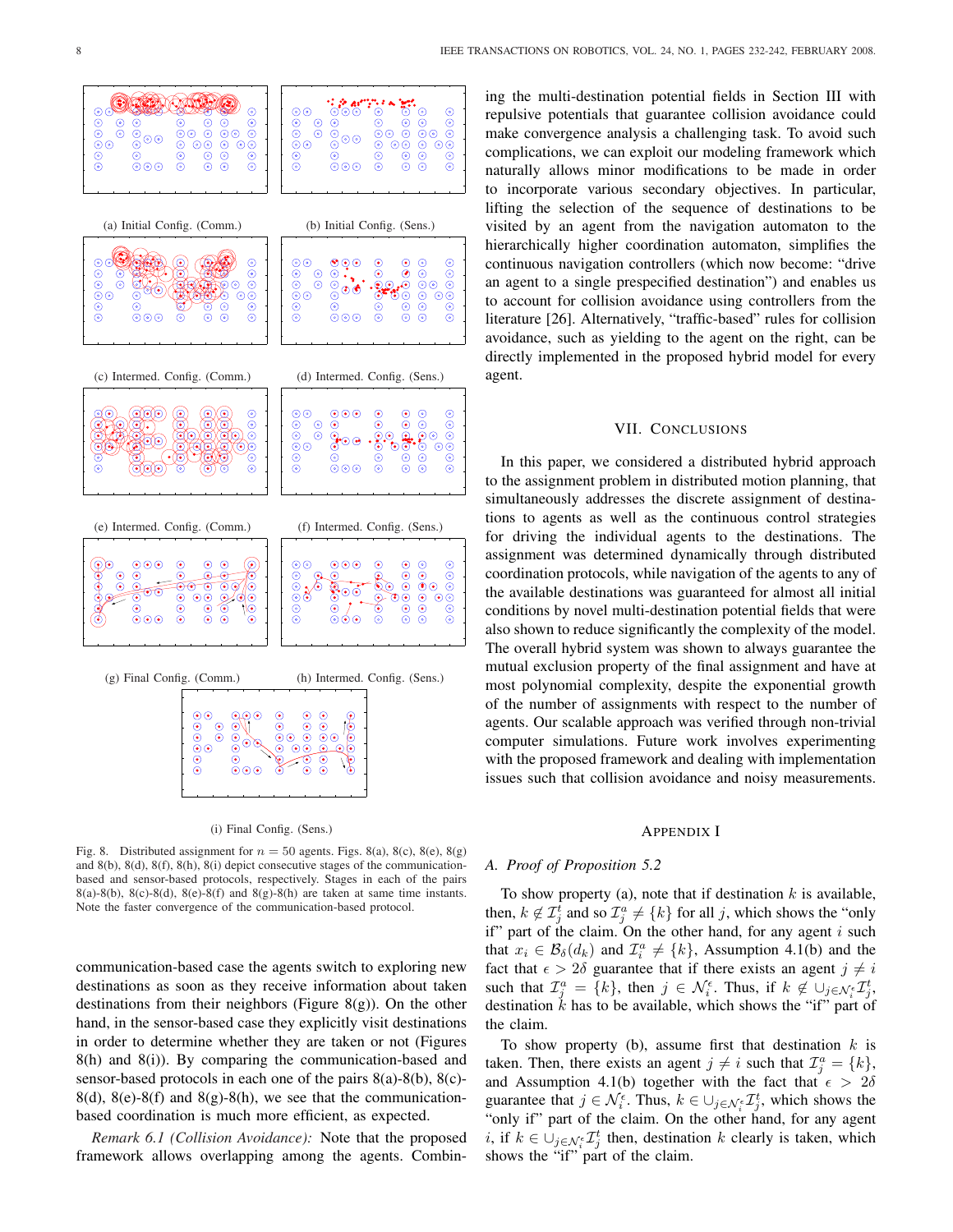#### *B. Proof of Proposition 5.3*

Suppose that for  $t = t_k$  automaton S is in mode  $v_S^k$  with  $v_{C_i}^k = N$ , for any agent i, and consider the following cases: *Case I:* Assume that  $x_i(t_k) \in \mathcal{B}_{\delta}(d_l)$  and  $\mathcal{I}_i^a(t_k) \neq \{l\}$ for any  $l \in \mathcal{I}_0$ , and that destination l is available, i.e.,  $l \notin$  $\cup_{j \in \mathcal{N}_i^{\epsilon}(t_k)} \mathcal{I}_j^t(t_k)$ . Then, at  $t = t_{k+1}$ , S transitions to mode  $v_S^{k+1}$  with  $v_{C_i}^{k+1} = A_l$  and  $\mathcal{I}_i^t(t_{k+1}) := reset(e_S^k) = \mathcal{I}_i^t(t_k) \cup$  $v_S$  with  $v_{C_i}$  =  $A_l$  and  $L_i(k+1) := reset(\varepsilon_S) = L_i(k) \cup$ <br>  $\{l\} \cup (\bigcup_{j \in \mathcal{N}_i^{\varepsilon}(t_k)} \mathcal{I}_j^t(t_k)).$  Moreover, the reset  $\mathcal{C}_i(t_{k+1}) :=$  $reset(e_S^k) = \{ j \in \tilde{\mathcal{N}_i^{\epsilon}}(t_k) \mid x_j(t_k) \in \mathcal{B}_{\delta}(d_l) \} \cup \{ i \}$  identifies other agents that simultaneously claim destination  $l$ . If  $i$  is the only agent claiming destination *l*, i.e., if  $C_i(t_{k+1}) = \{i\}$ , then at  $t = t_{k+2}$ , S transitions to mode  $v_S^{k+2}$  with  $v_{C_i}^{k+2} = T_l$  and  $\mathcal{I}_i^a(t_{k+2}) := reset(e_S^{k+1}) = \{l\}.$  Thus, property (a) is satisfied. Otherwise, if  $C_i(t_{k+1}) \neq \{i\}$ , S transitions to mode  $v_S^{k+2}$ with  $v_{C_j}^{k+2} = B_l$  for all  $j \in C_i(t_{k+1})$  instantaneously, due to the control switch  $e^{k+1} = ||_{j \in C_i(t_{k+1})} e^{k+1}$  which is such that  $sync(e_{C_j}^{k+1}) = tiebreak_l$  for all  $j \in C_i$ , if i is the "leading" of the candidate agents in  $C_i(t_{k+1}),$  i.e., if  $i = \min\{C_i(t_{k+1})\},$ then agent i "tosses a coin" to break the tie, i.e.,  $C_i(t_{k+2})$  :=  $reset(e^{k+1}_S) = tb(C_i(t_{k+1}))$ , where the tie breaking function  $tb(\cdot)$  is defined in equation (7). At time  $t = t_{k+3}$ , automaton S transitions to mode  $v_S^{k+3}$  with  $v_{C_j}^{k+3} = R_l$  for all  $j \in C_i(t_{k+1})$ such that  $\mathcal{I}_i^a(t_{k+3}) := \text{reset}(e_S^{k+2}) = \{l\}$  if  $i \in \mathcal{C}_i(t_{k+2})$ and  $\mathcal{I}_i^a(t_{k+3}) := reset(e_S^{k+2}) = \mathcal{I}_i^a(t_{k+2})\backslash \mathcal{I}_i^t(t_{k+2})$  if  $i \notin$  $\mathcal{C}_i(t_{k+2})$ , where  $\mathcal{I}_i^t(t_{k+1}) = \mathcal{I}_i^t(t_{k+2})$ . Hence, the tie is broken and S also satisfies property (b).

Observe that, if at  $t = t_{k+1}$  (or at  $t = t_{k+2}$ ) there exists an agent  $j \notin C_i(t_{k+1})$  such that  $x_j(t_{k+1}) \in \mathcal{B}_{\delta}(d_i)$ , then  $\mathcal{C}_i(t_{k+1}) \subseteq \mathcal{N}_j^{\epsilon}(t_{k+1})$  and so  $l \in (\cup_{i \in \mathcal{N}_j^{\epsilon}(t_{k+1})} \mathcal{I}_i^t(t_{k+1})),$  i.e., destination  $l$  is considered taken for agent  $j$ . In other words, tie breaking occurs only among the agents in  $C_i(t_{k+1})$ .

*Case II:* Assume that  $x_i(t_k) \in \mathcal{B}_{\delta}(d_l)$  and  $\mathcal{I}_i^a(t_k) \neq$ {*l*} for any  $l \in \mathcal{I}_0$ , and that destination *l* is taken, i.e.,  $l \in (\bigcup_{j \in \mathcal{N}_i^{\epsilon}(t_k)} \mathcal{I}_j^t(t_k)).$  Then, at  $t = t_{k+1}$ , S transitions to mode  $v_S^{k+1}$  with  $v_{C_i}^{k+1} = I$ . If agent i has already knowledge of all taken destinations provided by its neighbors, i.e., if  $\mathcal{I}_i^a(t_{k+1}) \cap \left( \bigcup_{j \in \mathcal{N}_i^{\epsilon}(t_{k+1})} \mathcal{I}_j^t(t_{k+1}) \right) = \emptyset$ , then at  $t = t_{k+2}$ , S transitions to mode  $v_S^{k+2}$  with  $v_{C_i}^{k+2} = N$  and no update is done. Otherwise, if  $\mathcal{I}_i^a(t_{k+1}) \cap (\cup_{j \in \mathcal{N}_{i_{k+1}}^{\epsilon}(t_{k+1})})$  $\mathcal{I}_{j}^{t}(t_{k+1}) \neq \emptyset$ , then S transitions to mode  $v_{S}^{k+2}$  with  $v_{C_i}^{k+2}$  $\tilde{U}$  and  $\tilde{T}_i^a(t_{k+2}) := reset(e_S^{k+1}) = \tilde{T}_i^a(t_{k+1}) \setminus (\cup_{j \in \mathcal{N}_i^{\epsilon}(t_{k+1})})$  $\mathcal{I}_j^t(t_{k+1})$  $\frac{i}{\sqrt{2}}$  $\mathcal{I}_j^t(t_{k+1})$  and  $\mathcal{I}_i^t(t_{k+2}) := \text{reset}(e^{k+1}) = \mathcal{I}_i^t(t_{k+1}) \cup$  $\cup_{j\in\mathcal{N}_i^{\epsilon}(t_{k+1})}\mathcal{I}_j^{t}(t_{k+1})$ ). So S satisfies property (c).

*Case III:* Assume that agent i owns destination  $l \in \mathcal{I}_0$ , i.e., that  $\mathcal{I}_i^a(t_k) = \{l\}$ . Then, by Assumption 4.1(b),  $x_i(t_k) \in$  $\mathcal{B}_{\delta}(d_l)$ , and at  $t = t_{k+1}$ , S transitions to mode  $v_S^{k+1}$  with  $v_{C_i}^{k+1} = O_l$ . Clearly,  $\mathcal{I}_i^t(t_{k+1}) := \text{reset}(e_S^k) = \mathcal{I}_i^t(t_k) \cup$  $\bigcup_{j \in \mathcal{N}_i^{\epsilon}(t_k)} \mathcal{I}_j^{t}(t_k)$  and so S satisfies property (c).

*Case IV:* Assume that agent *i* is far from any destination, i.e., that  $x_i(t_k) \notin \bigcup_{l \in \mathcal{I}_0} \mathcal{B}_{\delta}(d_l)$ . Then, at  $t = t_{k+1}$ , S transitions to mode  $v_S^{k+1}$  with  $v_{C_i}^{k+1} = I$ . If agent i has already knowledge of all taken destinations provided by its neighbors, i.e., if  $\mathcal{I}_i^a(t_{k+1}) \cap \left( \cup_{j \in \mathcal{N}_i^{\epsilon}(t_{k+1})} \mathcal{I}_j^t(t_{k+1}) \right) = \emptyset$ , then at  $t = t_{k+2}$ , S transitions to mode  $v_S^{k+2}$  with  $v_{C_i}^{k+2} = N$ 

and no update is done. Otherwise, if  $\mathcal{I}_i^a(t_{k+1}) \cap$ ¡ pdate is done. Otherwise, if  $\mathcal{I}_i^a(t_{k+1}) \cap (\cup_{j \in \mathcal{N}_i^{\epsilon}(t_{k+1})}$  $\mathcal{I}_{j}^{t}(t_{k+1}) \neq \emptyset$ , then S transitions to mode  $v_{S}^{k+2}$  with  $v_{C_i}^{k+2} =$ U and  $\mathcal{I}_i^a(t_{k+2}) := reset(e_s^{k+1}) = \mathcal{I}_i^a(t_{k+1}) \setminus (\cup_{j \in \mathcal{N}_i^s(t_{k+1})})$  $\mathcal{I}_j^t(t_{k+1})$  and  $\mathcal{I}_i^t(t_{k+2}) := \text{reset}(e^{k+1}) = \mathcal{I}_i^t(t_{k+1}) \cup$  $\cup_{j \in \mathcal{N}_i^{\epsilon}(t_{k+1})} \mathcal{I}_j^{t}(t_{k+1})$ ). So S satisfies property (c).

## *C. Proof of Proposition 5.4*

Because of the assumption  $|\mathcal{I}_i^a(t)| > 1$  on the system variables, we restrict our study to those agents  $i$  that are in a mode  $v_{N_i} > 1$ . Let  $t_k$  denote the time instant that the product system  $S$  takes its  $k$ -th transition. Clearly, between transitions the variables  $\mathcal{I}_i^a(t)$  are constant and so it is sufficient to show that  $\mathcal{I}(t) \subseteq \mathcal{I}_i^a(t)$  for all i with  $v_{N_i} > 1$ , at the transition time instants  $t_k$ . To do so we use induction on k. Clearly, for  $k = 0$ we have that  $\mathcal{I}_i^a(t_0) = \mathcal{I}(t_0) = \mathcal{I}_0$  for all *i*, by initialization of the problem, and so  $\mathcal{I}(t_0) \subseteq \mathcal{I}_i^a(t_0)$  for all *i*. Assume that  $\mathcal{I}(t_k) \subseteq \mathcal{I}_i^a(t_k)$  for any  $k > 0$  and all i with  $v_{N_i}^k > 1$ , and consider the transition  $v_S^k \to v_S^{k+1}$  with corresponding control switch  $e_S^k = (v_S^k, v_S^{k+1})$ . Then, for  $t = t_{k+1}$ , we have the following cases:

*Case I:* For all agents *i* such that  $v_{C_i}^k = I$  and  $v_{C_i}^{k+1} = U$ , the reset becomes  $\mathcal{I}_i^a(t_{k+1}) := reset(e_S^k) = \mathcal{I}_i^a(t_k) \setminus (\cup_{j \in \mathcal{N}_i^s(t_k)})$  $\mathcal{I}_j^t(t_k)$ ). Since  $v_{N_i}^k > 1$  we have that,  $\mathcal{I}_i^a(t_k) \cup \mathcal{I}_i^t(t_k) = \mathcal{I}_0$  and  $\mathcal{I}_i^a(t_k) \cap \mathcal{I}_i^t(t_k) = \emptyset$ . Hence, by Lemma 2.2(a) in Appendix II, the induction hypothesis  $\mathcal{I}(t_k) \subseteq \mathcal{I}_i^a(t_k)$  implies that  $\mathcal{I}_i^t(t_k) \subseteq$  $\mathcal{I}_0 \backslash \mathcal{I}(t_k)$  and so,  $\cup_{j \in \mathcal{N}_i^{\epsilon}(t_k)} \mathcal{I}_j^t(t_k) \subseteq \mathcal{I}_0 \backslash \mathcal{I}(t_k) = \mathcal{I}_0 \backslash \mathcal{I}(t_{k+1}),$ since  $\mathcal{I}(t_k) = \mathcal{I}(t_{k+1})$  if  $v_{C_i}^k = I$  and  $v_{C_i}^{k+1} = U$ . By Lemma 2.2(b) in Appendix II, the induction hypothesis and the fact that  $\mathcal{I}(t_k) = \mathcal{I}(t_{k+1})$  we conclude that  $\mathcal{I}_i^a(t_k) \setminus (\cup_{j \in \mathcal{N}_i^c(t_k)})$  $\mathcal{I}_j^t(t_k)$   $\supseteq \mathcal{I}(t_{k+1})$  and so,  $\mathcal{I}_i^a(t_{k+1}) \supseteq \mathcal{I}(t_{k+1})$ .

*Case II:* For all agents i such that  $v_{C_i}^k = A_l$  and  $v_{C_i}^{k+1} = T_l$ , for any  $l \in \mathcal{I}_0$ , the reset  $\mathcal{I}_i^a(t_{k+1}) := reset(e_S^k) = \{l\}$  gives  $|\mathcal{I}_i^a(t_{k+1})| = 1.$ 

*Case III:* For any  $l \in \mathcal{I}_0$  and  $i \in \mathcal{C}_l(t_k)$  such that  $v_{C_i}^k = B_l$ and  $v_{C_i}^{k+1} = R_l$ , the reset  $\mathcal{I}_i^a(t_{k+1}) := reset(e_S^k) = \{l\}$  gives  $|\mathcal{I}_i^a(t_{k+1})| = 1.$ 

*Case IV:* For any  $l \in \mathcal{I}_0$  and all  $i \notin \mathcal{C}_l(t_k)$  such that  $v_{C_i}^k = B_l$  and  $v_{C_i}^{k+1} = R_l$ , the reset becomes  $\mathcal{I}_i^a(t_{k+1}) :=$  $v_{C_i}^* = B_l$  and  $v_{C_i}^* = R_l$ , the reset becomes  $L_i^*(t_{k+1}) :=$ <br>  $reset(e_S^k) = T_i^a(t_k) \setminus (\{l\} \cup (\cup_{j \in \mathcal{N}_i^{\epsilon}(t_k)} T_j^t(t_k))).$  Applying Lemma 2.2(a) in Appendix II, the induction hypothesis implies that  $\mathcal{I}_i^t(t_k) \subseteq \mathcal{I}_0 \backslash \mathcal{I}(t_k)$  and so  $\cup_{j \in \mathcal{N}_i^{\epsilon}(t_k)} \mathcal{I}_j^t(t_k) \subseteq \mathcal{I}_0 \backslash \mathcal{I}(t_k)$ . Moreover,

$$
\begin{array}{rcl}\n(\mathcal{I}_0 \setminus \mathcal{I}(t_k)) \cup \{l\} & = & (\mathcal{I}_0 \cap \mathcal{I}^c(t_k)) \cup \{l\} \\
 & = & (\mathcal{I}_0 \cup \{l\}) \cap (\mathcal{I}^c(t_k) \cup \{l\}) \\
 & = & \mathcal{I}_0 \cap (\mathcal{I}(t_k) \cap \{l\}^c)^c \\
 & = & \mathcal{I}_0 \cap (\mathcal{I}(t_k) \setminus \{l\})^c \\
 & = & \mathcal{I}_0 \setminus (\mathcal{I}(t_k) \setminus \{l\}) = \mathcal{I}_0 \setminus \mathcal{I}(t_{k+1})\n\end{array}
$$

since  $\mathcal{I}(t_k) \setminus \{l\} = \mathcal{I}(t_{k+1})$  if  $v_{C_i}^k = B_l$  and  $v_{C_i}^{k+1} = R_l$  and so, ¢

$$
\{l\} \cup \left(\cup_{j \in \mathcal{N}_i^{\epsilon}(t_k)} \mathcal{I}_j^t(t_k)\right) \subseteq \mathcal{I}_0 \backslash \mathcal{I}(t_{k+1})
$$

By Lemma 2.2(b) in Appendix II, the induction hypothesis and the fact that  $\mathcal{I}(t_k)\backslash\{l\} = \mathcal{I}(t_{k+1})$  we conclude sis and the fact that  $L(t_k)\setminus {\{t\}} = L(t_{k+1})$  we conclude<br>that  $\mathcal{I}_i^a(t_k)\setminus (\{l\} \cup (\cup_{j\in \mathcal{N}_i^{\epsilon}(t_k)} \mathcal{I}_j^t(t_k))) \supseteq \mathcal{I}(t_{k+1})$  and so,  $\mathcal{I}_i^a(t_{k+1}) \supseteq \mathcal{I}(t_{k+1}).$ 

<sup>&</sup>lt;sup>9</sup>Note that the set  $C_i(t_{k+1})$  is common for all  $j \in C_i(t_{k+1})$  since condition  $\epsilon > 2\delta$  guarantees that they are all neighbors of each other.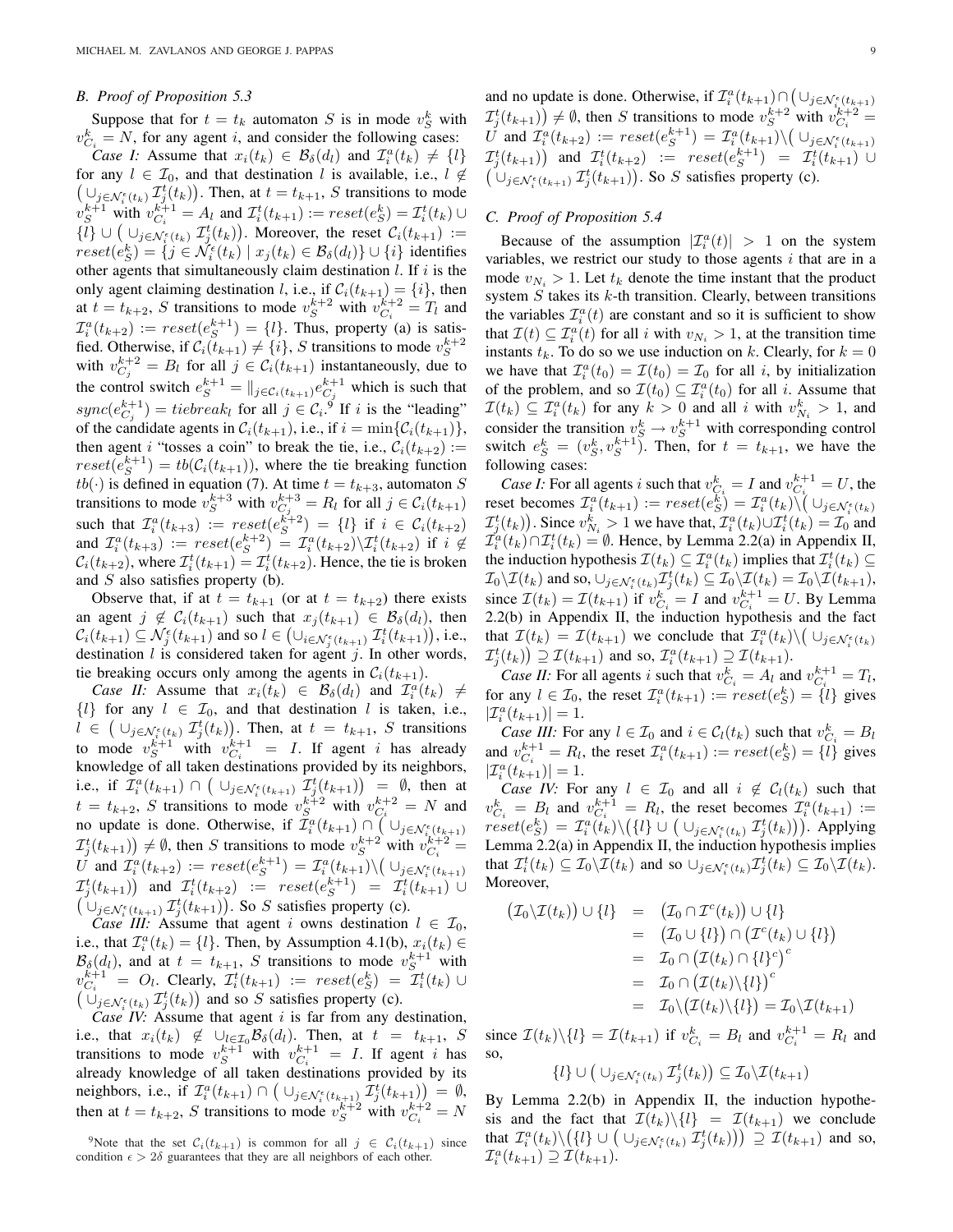#### *D. Proof of Proposition 5.5*

Let,  $v_S^* = (v_{N_1}^*, \dots, v_{N_n}^*, v_{C_1}, \dots, v_{C_n})$  be such that  $v_{N_i}^* =$ 1 for all i. Then, the condition that  $\mathcal{I}_i^a \cap \mathcal{I}_j^a = \emptyset$  for all  $j \neq i$ is guaranteed by Propositions 5.2, 5.3 and 5.4. In particular, Propositions 5.2 and 5.3 imply that only available destinations can be claimed by any agent with  $v_{N_i} > 1$ , and Proposition 5.4 that there always exists an available destination in  $\mathcal{I}_i^a$  if  $v_{N_i}$ 1. Hence, a 1-1 correspondence is established between agents and destinations, which implies that mode  $v_S^*$  is a reachable mode of the system S. On the other hand, every transition  $v_S \stackrel{e_S}{\rightarrow} v_S'$  such that  $sync(e_S) = update_i$  decreases the value of  $v_{N_i}$  and thus, results in progress towards reaching mode  $v_S^*$ . Since  $\mathcal{I}_i^a$  are finite sets, the number of these transitions can only be finite. To derive an upper bound on these transitions, we construct a worst case scenario and count the number of transitions that S takes in that scenario.<sup>10</sup>

Observe first, that to maximize the total number of transitions, we require that  $\mathcal{I}_i^a$  is always updated such that  $|\mathcal{I}_i^a(t_{k+1})| := |\mathcal{I}_i^a(t_k)| - 1$ , since larger updates result in faster progress towards mode  $v_S^*$ . Without loss of generality, we also assume that the order of transitions is such that the last transition of  $v_{N_i}$  indicates the first transition of  $v_{N_{i+1}}$ . Reordering the transitions, or relabeling the automata  $N_i$ , we can get any desired transition scheme. With these observations, we construct a worst case scenario as follows.

Initially,  $v_S^0$  is such that  $v_{N_i}^0 = m$  for all *i*. Let,  $(m, 1)_{N_1} || (T_1, N)_{C_1}$  be the first control switch to be enabled. Then, transition  $v_S^0 \stackrel{e_S}{\rightarrow} v_S^1$  is such that  $v_{N_1}^1 = 1$ . Let  $(m, m 1)_{N_2} \|(U, N)_{C_2}$  be the second control switch to be enabled. Then, transition  $v_S^1 \stackrel{es}{\rightarrow} v_S^2$  is such that  $v_{N_2}^2 = m - 1$ . The third control switch to be enabled is  $(m-1,1)_{N_2} || (T_2,N)_{C_2}$ and transition  $v_S^2 \stackrel{e_S}{\rightarrow} v_S^3$  is such that  $v_{N_2}^3 = 1$ . In the same way the fourth, fifth and sixth control switches to be enabled are  $(m, m - 1)_{N_3} ||(U, N)_{C_3}, (m - 1, m - 2)_{N_3} ||(U, N)_{C_3}$ and  $(m-2,1)_{N_3}$   $\|(T_3,N)_{C_3}$  respectively, and after the sixth transition  $v_{N_3}^6 = 1$ . Proceeding in the same way and adding up these transitions we get that S transitions  $\frac{n(n+1)}{2}$  times in total, which completes the proof.

#### *E. Proof of Theorem 5.2*

Observe that we only need to show that there exists a constant  $T > 0$  such that for all time  $t > t_0 + T$ , the product system S is in mode  $v_S^* = (v_{N_1}^*, \dots, v_{N_n}^*, v_{C_1}, \dots, v_{C_n})$  with  $v_{N_i}^* = 1$  since then, Propositions 5.2, 5.3 and 5.4 guarantee that  $v_S^*$  is such that  $\mathcal{I}_i^a(t) \cap \mathcal{I}_j^a(t) = \emptyset$  for all  $j \neq i$ . Thus, we only need to show that there does not exist an agent  $i$ such that  $v_{N_i} > 1$  for ever. In other words, we need to show that transitions  $v_S \stackrel{e_S}{\rightarrow} v'_S$  such that  $sync(e_S) = update_i$  will eventually occur until  $\tilde{v}'_S = v_S^*$ . Then, since by Proposition 5.5, the system  $S$  can only take a finite number of such transitions, we can get  $T > 0$  simply by adding the time intervals between these transitions.

But, the flow conditions for any mode  $v<sub>S</sub>$  of S are given by the system of differential equations,

$$
\dot{x}_i = u_v(x_i, \mathcal{I}_i^a) \quad \forall \ v \in V_{N_i} \text{ and } i = 1, \dots, n
$$

which are decoupled and hence, applying Theorem 3.2, we have that for all i, almost all initial conditions  $x_i(t_0)$  and any  $\delta > 0$  there exist  $T_i = T_i(\delta, t_0) > 0$  and  $k \in \mathcal{I}_i^a(t_0)$  such that  $x_i(t) \in \mathcal{B}_{\delta}(d_k)$ , for all  $t > t_0 + T_i$ . Let  $T = \min_i \{T_i\}$ . Then  $t = t_0 + T$  denotes the time of the transition  $v_S \rightarrow v'_S$ , where  $v_S'$  is such that  $v_{N_j}' = 1$  for  $j = \text{argmin}_i \{T_i\}$ . Applying the same argument inductively until  $v'_S = v_S^*$  completes the proof.

## APPENDIX II

*Lemma 2.1:* The function  $f(x) = \log(||x-y||^2)$  with  $x, y \in$  $\mathbb{R}^2$  is harmonic. £ £

*Proof:* Let  $x =$  $[x_1 \ x_2]^T$  and  $y =$  $y_1$   $y_2$ <sup>T</sup>. Then, the first derivative of  $f(x)$  with respect to  $x_i$  for  $i = 1, 2$  is  $\frac{\partial}{\partial x_i} f(x) = 2(x_i - y_i) / ||x - y||^2$  and so the second derivative becomes,

$$
\frac{\partial^2}{\partial x_i^2} f(x) = \frac{2||x - y||^2 - 4(x_i - y_i)^2}{||x - y||^4}
$$

So, the Laplace equation for the function  $f(x)$  becomes,

$$
\frac{\partial^2}{\partial x_1^2} f(x) + \frac{\partial^2}{\partial x_2^2} f(x) = 0
$$

which clearly implies that  $f(x)$  is harmonic.

*Lemma 2.2:* Let  $A, B, C$  and  $D$  be any sets. Then,

- (a) if  $A \cup B = D$  and  $A \cap B = \emptyset$ , the inclusion  $C \subseteq A$ implies,  $B \subseteq D \backslash C$ .
- (b) if  $C \subseteq D$ , the inclusions  $B \subseteq D \backslash C$  and  $C \subseteq A$  imply that  $C \subseteq A \backslash B$ .

*Proof:* To prove (a) observe that if  $x \in B$  then  $x \in A \cup B$ and  $x \notin A$ . Hence,  $x \in D$  and  $x \notin C$  which implies that  $x \in D\backslash C$ . To prove (b) observe that if  $x \in C$  then  $x \in A$ and  $x \notin D\backslash C$ . Hence,  $x \in A$  and  $x \notin B$  which implies that  $x \in A \backslash B$ .

#### **REFERENCES**

- [1] A. Jadbabaie, J. Lin and A. S. Morse. *Coordination of Groups of Mobile Autonomous Agents using Nearest Neighbor Rules*, IEEE Trans. Autom. Control, vol. 48, no. 6, pp. 988-1001, June 2003.
- [2] R. Olfati-Saber and R. M. Murray. *Consensus Problems in Networks of Agents with Switching Topology and Time-Delays*, IEEE Trans. Autom. Control, vol. 49, no. 9, pp. 1520-1533, Sept. 2004.
- [3] H. G. Tanner, A. Jadbabaie and G. J. Pappas. *Flocking in Fixed and Switching Networks*, IEEE Trans. Autom. Control, vol. 52, no. 5, pp. 863-868, May 2007.
- [4] J. Cortes, S. Martinez and F. Bullo. *Robust Rendezvous for Mobile Autonomous Agents via Proximity Graphs in Arbitrary Dimensions*, IEEE Trans. Autom. Control, vol. 51, no. 8, pp. 1289-1298, Aug. 2006.
- [5] L. Chaimowicz, Michael, N., and V. Kumar. *Controlling Swarms of Robots Using Interpolated Implicit Functions*, in Proc. IEEE Int. Conf. Robot. Autom., Barcelona, Spain, April 2005, pp. 2498-2503.
- [6] R. Sepulchre, D. Paley, N. E. Leonard. *Stabilization of Planar Collective Motion: All-to-All Communication*, IEEE Trans. Autom. Control, vol. 52, no. 5, pp. 811-824, May 2007.
- [7] G. Lafferriere, A. Williams, J. Caughman and J. J. P. Veerman. *Decentralized Control of Vehicle Formations*, Syst. Control Lett., vol. 54, no. 9, pp. 899-910, Sept. 2005.
- [8] T. Balch and R.C. Arkin. *Behavior-based Formation Control for Multirobot Teams*, IEEE Trans. Robot. Autom., vol. 14, no. 6, pp. 926-939, Dec. 1998.

<sup>10</sup>Without loss of generality, we do not include in the worst case scenario transitions due to *tie breaking*, since they correspond to one single successful assignment and multiple failed assignments occurring simultaneously, and could hence be treated separately without affecting the total number of transitions.